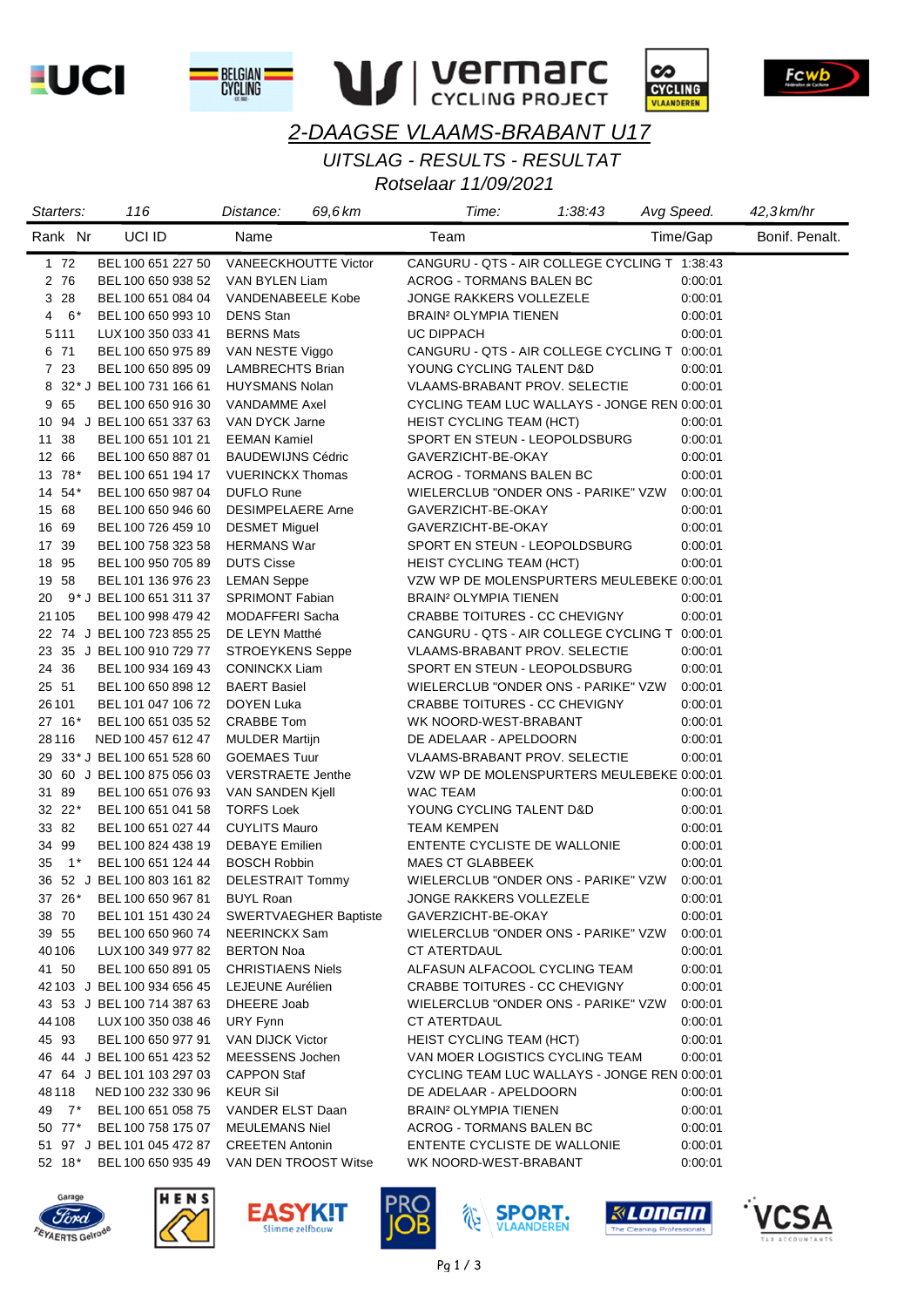**EUCI** 







Fcwb

# *2-DAAGSE VLAAMS-BRABANT U17*

*UITSLAG - RESULTS - RESULTAT*

| Starters:   | 116                          | Distance:               | 69,6 km | Time:                                         | 1:38:43 | Avg Speed. | 42,3km/hr      |
|-------------|------------------------------|-------------------------|---------|-----------------------------------------------|---------|------------|----------------|
| Rank Nr     | UCI ID                       | Name                    |         | Team                                          |         | Time/Gap   | Bonif. Penalt. |
| 53 91       | BEL 100 651 134 54           | <b>CLERX Ferre</b>      |         | HEIST CYCLING TEAM (HCT)                      |         | 0:00:01    |                |
|             | 54 102 J BEL 100 783 173 76  | <b>WARRANT Robin</b>    |         | CRABBE TOITURES - CC CHEVIGNY                 |         | 0:00:01    |                |
|             | 55 98 J BEL 101 024 947 29   | ABRASSART Sascha        |         | ENTENTE CYCLISTE DE WALLONIE                  |         | 0:00:01    |                |
| 56 57       | BEL 100 651 085 05           | COOLS Luka              |         | VZW WP DE MOLENSPURTERS MEULEBEKE 0:00:01     |         |            |                |
| 57114       | IRL 100 531 035 41           | FOLEY Jack              |         | UC DIPPACH                                    |         | 0:00:01    |                |
|             | 58 117 J NED 100 231 704 52  | OORD Levi               |         | DE ADELAAR - APELDOORN                        |         | 0:00:01    |                |
|             | 59 21 * J BEL 101 150 631 01 | <b>WUYTS Arno</b>       |         | YOUNG CYCLING TALENT D&D                      |         | 0:00:01    |                |
| 60 59       | BEL 101 157 938 33           | <b>VERSCHAEVE Arno</b>  |         | VZW WP DE MOLENSPURTERS MEULEBEKE 0:00:01     |         |            |                |
| 61120       | NED 100 891 382 33           | <b>LUBBERS Melle</b>    |         | DE ADELAAR - APELDOORN                        |         | 0:00:01    |                |
| 62119       | NED 100 700 066 01           | <b>VENEMA Lance</b>     |         | DE ADELAAR - APELDOORN                        |         | 0:00:01    |                |
|             | 63 85 J BEL 100 651 579 14   | <b>GYSBRECHTS Thijn</b> |         | <b>TEAM KEMPEN</b>                            |         | 0:00:01    |                |
| 64 73*      | BEL 100 651 231 54           | <b>HEYMANS Yarno</b>    |         | CANGURU - QTS - AIR COLLEGE CYCLING T 0:00:01 |         |            |                |
| 65 31*      | BEL 100 651 106 26           | DE PAGE Milan           |         | <b>VLAAMS-BRABANT PROV. SELECTIE</b>          |         | 0.00:01    |                |
| 66 24*      | BEL 100 651 180 03           | <b>TIRRY Arthur</b>     |         | YOUNG CYCLING TALENT D&D                      |         | 0:00:01    |                |
| 67          | 5* J BEL 100 651 582 17      | <b>NIJS Milan</b>       |         | MAES CT GLABBEEK                              |         | 0:00:01    |                |
| 68 15*      | CZE 100 976 651 39           | <b>PALAN Tomas</b>      |         | ROYAL CUREGHEM SPORTIEF VZW                   |         | 0:00:01    |                |
| 69 63       | BEL 101 067 839 47           | <b>COUDRON Maxime</b>   |         | CYCLING TEAM LUC WALLAYS - JONGE REN 0:00:01  |         |            |                |
| 70 81       | BEL 100 650 889 03           | <b>CAMBRÉ</b> Seppe     |         | <b>TEAM KEMPEN</b>                            |         | 0:00:01    |                |
| 71          | 96 J BEL 100 972 767 35      | DEVALLEE Mathéo         |         | ENTENTE CYCLISTE DE WALLONIE                  |         | 0:00:01    |                |
|             | 72 80 J BEL 100 651 549 81   | <b>JANNES Tristan</b>   |         | <b>ACROG - TORMANS BALEN BC</b>               |         | 0:00:01    |                |
| 73 20*      | BEL 100 651 167 87           | VISSERS Kyano           |         | WK NOORD-WEST-BRABANT                         |         | 0:00:01    |                |
|             | 74 45 J NED 100 930 246 00   | <b>LUITEN Teis</b>      |         | VAN MOER LOGISTICS CYCLING TEAM               |         | 0:00:01    |                |
|             | 75 79 J BEL 100 926 253 81   | VANDEVORST Nio          |         | ACROG - TORMANS BALEN BC                      |         | 0:00:01    |                |
| 76 67       | BEL 101 110 382 07           | DOUTERLUNGNE Kobe       |         | GAVERZICHT-BE-OKAY                            |         | 0:00:01    |                |
| 77 75       | BEL 100 650 929 43           | <b>BRAL Milan</b>       |         | CANGURU - QTS - AIR COLLEGE CYCLING T 0:00:01 |         |            |                |
|             | 78 56 J BEL 100 723 827 94   | <b>MOEYKENS Matteo</b>  |         | VZW WP DE MOLENSPURTERS MEULEBEKE 0:00:01     |         |            |                |
| 79 87       | BEL 101 121 272 33           | <b>JANSSEN Siebe</b>    |         | <b>WAC TEAM</b>                               |         | 0:00:01    |                |
| 80          | 8* J BEL 100 651 402 31      | <b>BOSMANS Thibau</b>   |         | <b>BRAIN<sup>2</sup> OLYMPIA TIENEN</b>       |         | 0:00:01    |                |
| 81109       | LUX 100 958 602 32           | <b>KERRENS Alex</b>     |         | CT ATERTDAUL                                  |         | 0:00:01    |                |
|             | 82 10* J BEL 100 675 533 09  | <b>STUYVEN Yorben</b>   |         | <b>BRAIN<sup>2</sup> OLYMPIA TIENEN</b>       |         | 0:00:01    |                |
| 83113       | LUX 101 090 944 66           | <b>KORVA Oliver</b>     |         | <b>UC DIPPACH</b>                             |         | 0:00:01    |                |
| 84 62       | BEL 100 712 948 79           | <b>PRINZIE Brent</b>    |         | CYCLING TEAM LUC WALLAYS - JONGE REN 0:00:01  |         |            |                |
|             | 85 19 * J BEL 100 651 309 35 | VAN MULDERS Niels       |         | WK NOORD-WEST-BRABANT                         |         | 0:00:01    |                |
|             | 86 43 J BEL 100 905 546 35   | VAN DER LOOIJ Yintse    |         | VAN MOER LOGISTICS CYCLING TEAM               |         | 0:00:01    |                |
| 87<br>$2^*$ | BEL 100 780 287 03           | <b>COX Felix</b>        |         | MAES CT GLABBEEK                              |         | 0:00:01    |                |
| 88          | 4 J BEL 100 861 946 85       | <b>JANSSENS Yorhan</b>  |         | <b>MAES CT GLABBEEK</b>                       |         | 0:00:01    |                |
| 89 46       | BEL 101 134 786 64           | TAS Servaas             |         | ALFASUN ALFACOOL CYCLING TEAM                 |         | 0:00:01    |                |
|             | 90 17 J BEL 100 651 412 41   | <b>LONGIN Cisse</b>     |         | WK NOORD-WEST-BRABANT                         |         | 0:00:01    |                |
|             | 91 40* J BEL 100 645 751 06  | VAN DESSEL Briek        |         | SPORT EN STEUN - LEOPOLDSBURG                 |         | 0:00:21    |                |
| $92 \t25^*$ | BEL 101 065 344 74           | <b>HUBIN Tibe</b>       |         | YOUNG CYCLING TALENT D&D                      |         | 0:00:23    |                |
| $93 \t12^*$ | BEL 100 989 103 75           | DE GEETER Alexander     |         | ROYAL CUREGHEM SPORTIEF VZW                   |         | 0:00:26    |                |
| 94 41       | BEL 100 972 715 80           | DEPRAETERE Simon        |         | VAN MOER LOGISTICS CYCLING TEAM               |         | 0:00:27    |                |
| 95104       | BEL 101 108 779 53           | <b>DANIELS Stef</b>     |         | <b>CRABBE TOITURES - CC CHEVIGNY</b>          |         | 0:00:27    |                |
| 96 86       | BEL 100 836 688 47           | <b>BOSMANS Ferre</b>    |         | WAC TEAM                                      |         | 0:00:27    |                |
| 97 47       | BEL 101 072 863 27           | CALLEBAUT Thibo         |         | ALFASUN ALFACOOL CYCLING TEAM                 |         | 0:00:27    |                |
|             | 98 84 J BEL 100 651 560 92   | <b>MERTENS Anton</b>    |         | TEAM KEMPEN                                   |         | 0:00:27    |                |
|             | 99 37 J BEL 100 651 530 62   | <b>BONNE Jeroom</b>     |         | SPORT EN STEUN - LEOPOLDSBURG                 |         | 0:00:27    |                |
| 100 49      | BEL 101 184 084 86           | VAN HAMME Rhune         |         | ALFASUN ALFACOOL CYCLING TEAM                 |         | 0:01:28    |                |
|             | 101 61 J BEL 101 070 438 27  | <b>VANTHUYNE Seppe</b>  |         | CYCLING TEAM LUC WALLAYS - JONGE REN 0:01:28  |         |            |                |
| 102 83      | BEL 100 988 941 10           | MEEUSEN Stan            |         | TEAM KEMPEN                                   |         | 0:02:34    |                |
| 103 42      | BEL 100 970 261 51           | <b>BARNES Otis</b>      |         | VAN MOER LOGISTICS CYCLING TEAM               |         | 0:02:34    |                |
| 104         | 3* J BEL 100 651 384 13      | <b>VERHEYEN Lander</b>  |         | <b>MAES CT GLABBEEK</b>                       |         | 0:03:38    |                |
|             |                              |                         |         |                                               |         |            |                |













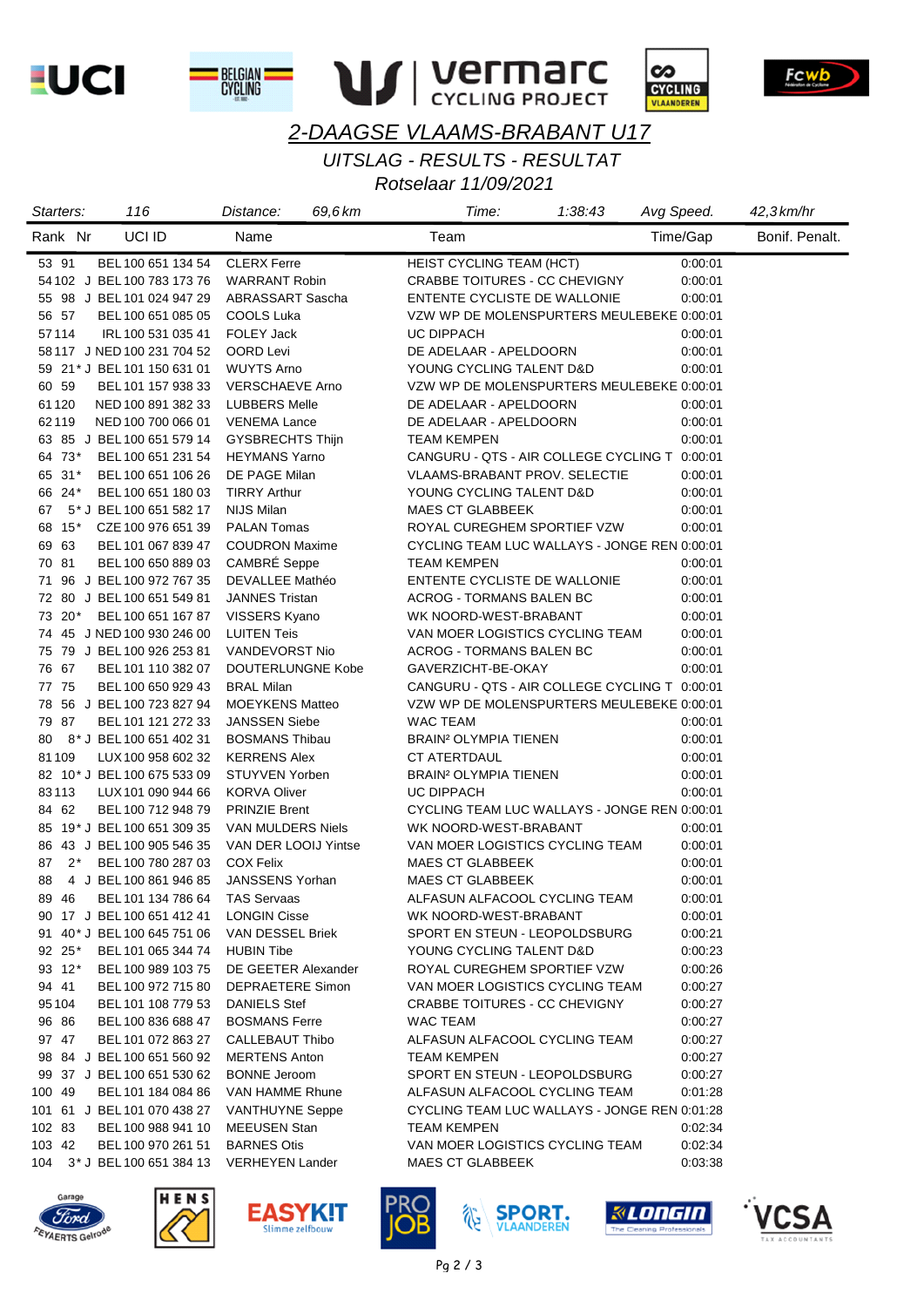**EUCI** 









# *2-DAAGSE VLAAMS-BRABANT U17*

*UITSLAG - RESULTS - RESULTAT*

| Starters:   | 116                           | Distance:               | 69.6 km | Time:                                | 1:38:43 | Avg Speed. | 42.3 km/hr     |
|-------------|-------------------------------|-------------------------|---------|--------------------------------------|---------|------------|----------------|
| Rank Nr     | UCI ID                        | Name                    |         | Team                                 |         | Time/Gap   | Bonif. Penalt. |
| $105 \t13*$ | BEL 100 989 865 61            | <b>SCHATS Casev</b>     |         | ROYAL CUREGHEM SPORTIEF VZW          |         | 0.04.47    |                |
| 106 27*     | BEL 101 004 141 78            | LAUWEREYS Jente         |         | JONGE RAKKERS VOLLEZELE              |         | 0:05:53    |                |
| 107100      | BEL 101 102 336 12            | <b>VALENTIN Antoine</b> |         | ENTENTE CYCLISTE DE WALLONIE         |         | 0:05:53    |                |
| 108 107     | LUX 100 350 143 54            | STROESSER Jonas         |         | <b>CT ATERTDAUL</b>                  |         | 0:05:53    |                |
|             | 109 112 J GBR 100 846 574 39  | <b>DONJON Finlay</b>    |         | <b>UC DIPPACH</b>                    |         | 0:05:53    |                |
|             | 110 34 J BEL 101 157 815 07   | NOËTH Xabi              |         | <b>VLAAMS-BRABANT PROV. SELECTIE</b> |         | 0:05:53    |                |
| 111         | 48 J BEL 100 651 399 28       | DE STERCKE Lander       |         | ALFASUN ALFACOOL CYCLING TEAM        |         | 0:06:02    |                |
|             | 112 29 * J BEL 101 179 570 34 | VAN DEN EEDE Marco      |         | JONGE RAKKERS VOLLEZELE              |         | 0:06:02    |                |
| $113 \t14*$ | BEL 101 126 999 37            | <b>DORIAN Seghers</b>   |         | ROYAL CUREGHEM SPORTIEF VZW          |         | 0:06:02    |                |
|             | 114 11 * J BEL 101 046 403 48 | <b>SEMPELS Vik</b>      |         | ROYAL CUREGHEM SPORTIEF VZW          |         | 0:08:15    |                |
| 115 92      | BEL 101 103 301 07            | VAN HOVE Lucas          |         | <b>HEIST CYCLING TEAM (HCT)</b>      |         | 0:08:15    |                |













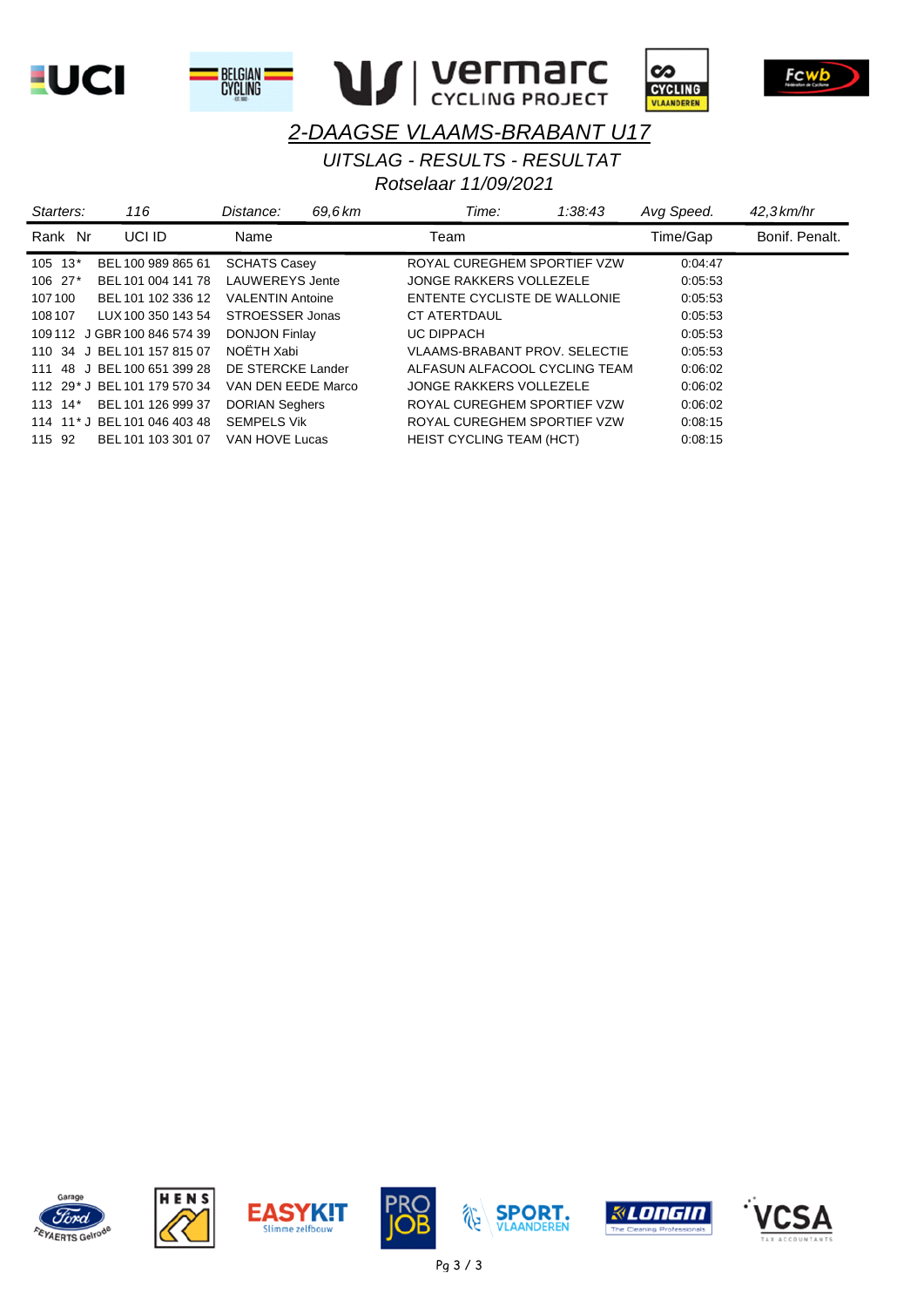









*Puntenklassement-Classement des points-Points classification*

*Punten Aankomst - Points Arrivée - Points Finish*

|    | Rang Rugnr Naam-Nom     | Ploeg-Equipe                                     | <b>Punten-Points</b> |
|----|-------------------------|--------------------------------------------------|----------------------|
|    | 72 VANEECKHOUTTE Victor | CANGURU - QTS - AIR COLLEGE CYCLING TEAM         | 15                   |
| 2  | 76 VAN BYLEN Liam       | ACROG - TORMANS BALEN BC                         | 12                   |
| 3  | 28 VANDENABEELE Kobe    | JONGE RAKKERS VOLLEZELE                          | 10                   |
| 4  | 6 DENS Stan             | BRAIN <sup>2</sup> OLYMPIA TIENEN                | 9                    |
| 5  | 111 BERNS Mats          | UC DIPPACH                                       | 8                    |
| 6  | 71 VAN NESTE Viggo      | CANGURU - OTS - AIR COLLEGE CYCLING TEAM         |                      |
|    | 23 LAMBRECHTS Brian     | YOUNG CYCLING TALENT D&D                         | 6                    |
| 8  | 32 HUYSMANS Nolan       | <b>VLAAMS-BRABANT PROV. SELECTIE</b>             | 5                    |
| 9  | 65 VANDAMME Axel        | CYCLING TEAM LUC WALLAYS - JONGE RENNERS ROESELA | 4                    |
| 10 | 94 VAN DYCK Jarne       | <b>HEIST CYCLING TEAM (HCT)</b>                  | 3                    |
| 11 | 38 EEMAN Kamiel         | SPORT EN STEUN - LEOPOLDSBURG                    | າ                    |
| 12 | 66 BAUDEWIJNS Cédric    | GAVERZICHT-BE-OKAY                               |                      |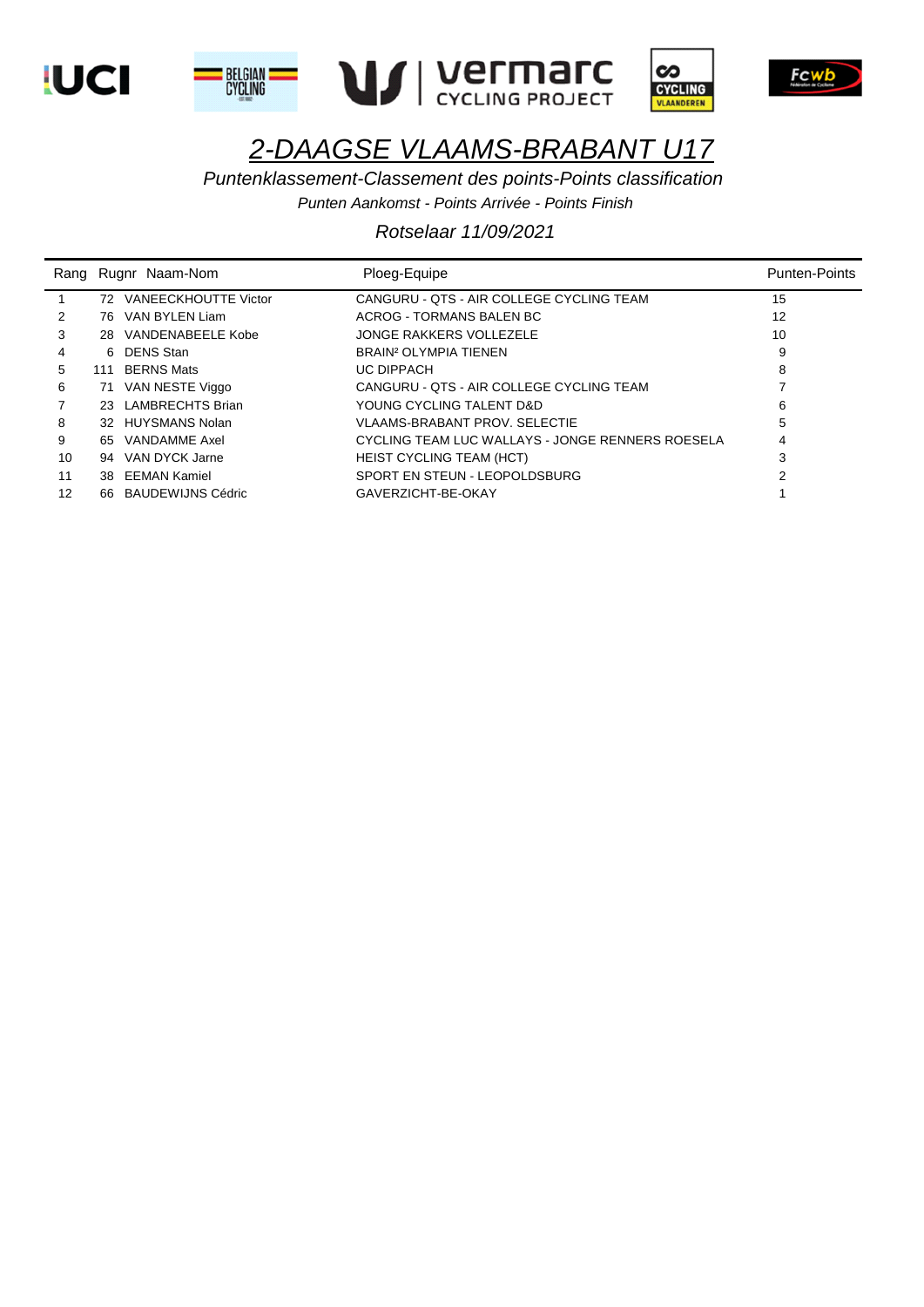







Fcwb

# 2-DAAGSE VLAAMS-BRABANT U17

## Jongerenklassement - Classement du meilleur Jeune - Youth Classification Rotselaar 11/09/2021

| Rank Nr        |                                            | Name | Team                                        | Time    |
|----------------|--------------------------------------------|------|---------------------------------------------|---------|
| $\mathbf{1}$   | 32 BEL 100 731 166 61 HUYSMANS Nolan       |      | <b>VLAAMS-BRABANT PROV. SELECTIE</b>        | 1:38:44 |
| $\sqrt{2}$     | 94 BEL 100 651 337 63 VAN DYCK Jame        |      | <b>HEIST CYCLING TEAM (HCT)</b>             | 1:38:44 |
| 3              | 9 BEL 100 651 311 37 SPRIMONT Fabian       |      | <b>BRAIN<sup>2</sup> OLYMPIA TIENEN</b>     | 1:38:44 |
| 4              | 74 BEL 100 723 855 25 DE LEYN Matthé       |      | CANGURU - QTS - AIR COLLEGE CYCLING TEAM    | 1:38:44 |
| 5              | 35 BEL 100 910 729 77 STROEYKENS Seppe     |      | <b>VLAAMS-BRABANT PROV. SELECTIE</b>        | 1:38:44 |
| 6              | 33 BEL 100 651 528 60 GOEMAES Tuur         |      | <b>VLAAMS-BRABANT PROV. SELECTIE</b>        | 1:38:44 |
| $\overline{7}$ | 60 BEL 100 875 056 03 VERSTRAETE Jenthe    |      | VZW WP DE MOLENSPURTERS MEULEBEKE           | 1:38:44 |
| 8              | 52 BEL 100 803 161 82 DELESTRAIT Tommy     |      | WIELERCLUB "ONDER ONS - PARIKE" VZW         | 1:38:44 |
| 9              | 103 BEL 100 934 656 45 LEJEUNE Aurélien    |      | CRABBE TOITURES - CC CHEVIGNY               | 1:38:44 |
| 10             | 53 BEL 100 714 387 63 DHEERE Joab          |      | WIELERCLUB "ONDER ONS - PARIKE" VZW         | 1:38:44 |
| 11             | 44 BEL 100 651 423 52 MEESSENS Jochen      |      | VAN MOER LOGISTICS CYCLING TEAM             | 1:38:44 |
| 12             | 64 BEL 101 103 297 03 CAPPON Staf          |      | CYCLING TEAM LUC WALLAYS - JONGE RENNERS RO | 1:38:44 |
| 13             | 97 BEL 101 045 472 87 CREETEN Antonin      |      | ENTENTE CYCLISTE DE WALLONIE                | 1:38:44 |
| 14             | 102 BEL 100 783 173 76 WARRANT Robin       |      | CRABBE TOITURES - CC CHEVIGNY               | 1:38:44 |
| 15             | 98 BEL 101 024 947 29 ABRASSART Sascha     |      | ENTENTE CYCLISTE DE WALLONIE                | 1:38:44 |
| 16             | 117 NED 100 231 704 52 OORD Levi           |      | DE ADELAAR - APELDOORN                      | 1:38:44 |
| 17             | 21 BEL 101 150 631 01 WUYTS Arno           |      | YOUNG CYCLING TALENT D&D                    | 1.38.44 |
| 18             | 85 BEL 100 651 579 14 GYSBRECHTS Thijn     |      | <b>TEAM KEMPEN</b>                          | 1:38:44 |
| 19             | 5 BEL 100 651 582 17 NIJS Milan            |      | <b>MAES CT GLABBEEK</b>                     | 1:38:44 |
| 20             | 96 BEL 100 972 767 35 DEVALLEE Mathéo      |      | ENTENTE CYCLISTE DE WALLONIE                | 1:38:44 |
| 21             | 80 BEL 100 651 549 81 JANNES Tristan       |      | <b>ACROG - TORMANS BALEN BC</b>             | 1.38.44 |
| 22             | 45 NED 100 930 246 00 LUITEN Teis          |      | VAN MOER LOGISTICS CYCLING TEAM             | 1:38:44 |
| 23             | 79 BEL 100 926 253 81 VANDEVORST Nio       |      | ACROG - TORMANS BALEN BC                    | 1:38:44 |
| 24             | 56 BEL 100 723 827 94 MOEYKENS Matteo      |      | VZW WP DE MOLENSPURTERS MEULEBEKE           | 1:38:44 |
| 25             | 8 BEL 100 651 402 31 BOSMANS Thibau        |      | <b>BRAIN<sup>2</sup> OLYMPIA TIENEN</b>     | 1:38:44 |
| 26             | 10 BEL 100 675 533 09 STUYVEN Yorben       |      | <b>BRAIN<sup>2</sup> OLYMPIA TIENEN</b>     | 1:38:44 |
| 27             | 19 BEL 100 651 309 35 VAN MULDERS Niels    |      | WK NOORD-WEST-BRABANT                       | 1:38:44 |
| 28             | 43 BEL 100 905 546 35 VAN DER LOOIJ Yintse |      | VAN MOER LOGISTICS CYCLING TEAM             | 1:38:44 |
| 29             | 4 BEL 100 861 946 85 JANSSENS Yorhan       |      | <b>MAES CT GLABBEEK</b>                     | 1:38:44 |
| 30             | 17 BEL 100 651 412 41 LONGIN Cisse         |      | WK NOORD-WEST-BRABANT                       | 1.38.44 |
| 31             | 40 BEL 100 645 751 06 VAN DESSEL Briek     |      | SPORT EN STEUN - LEOPOLDSBURG               | 1:39:04 |
| 32             | 84 BEL 100 651 560 92 MERTENS Anton        |      | <b>TEAM KEMPEN</b>                          | 1:39:10 |
| 33             | 37 BEL 100 651 530 62 BONNE Jeroom         |      | SPORT EN STEUN - LEOPOLDSBURG               | 1:39:10 |
| 34             | 61 BEL 101 070 438 27 VANTHUYNE Seppe      |      | CYCLING TEAM LUC WALLAYS - JONGE RENNERS RO | 1:40:11 |
| 35             | 3 BEL 100 651 384 13 VERHEYEN Lander       |      | <b>MAES CT GLABBEEK</b>                     | 1:42:21 |
| 36             | 112 GBR 100 846 574 39 DONJON Finlav       |      | <b>UC DIPPACH</b>                           | 1:44:36 |
| 37             | 34 BEL 101 157 815 07 NOËTH Xabi           |      | <b>VLAAMS-BRABANT PROV. SELECTIE</b>        | 1:44:36 |
| 38             | 48 BEL 100 651 399 28 DE STERCKE Lander    |      | ALFASUN ALFACOOL CYCLING TEAM               | 1:44:45 |
| 39             | 29 BEL 101 179 570 34 VAN DEN EEDE Marco   |      | JONGE RAKKERS VOLLEZELE                     | 1:44:45 |
| 40             | 11 BEL 101 046 403 48 SEMPELS Vik          |      | ROYAL CUREGHEM SPORTIEF VZW                 | 1:46:58 |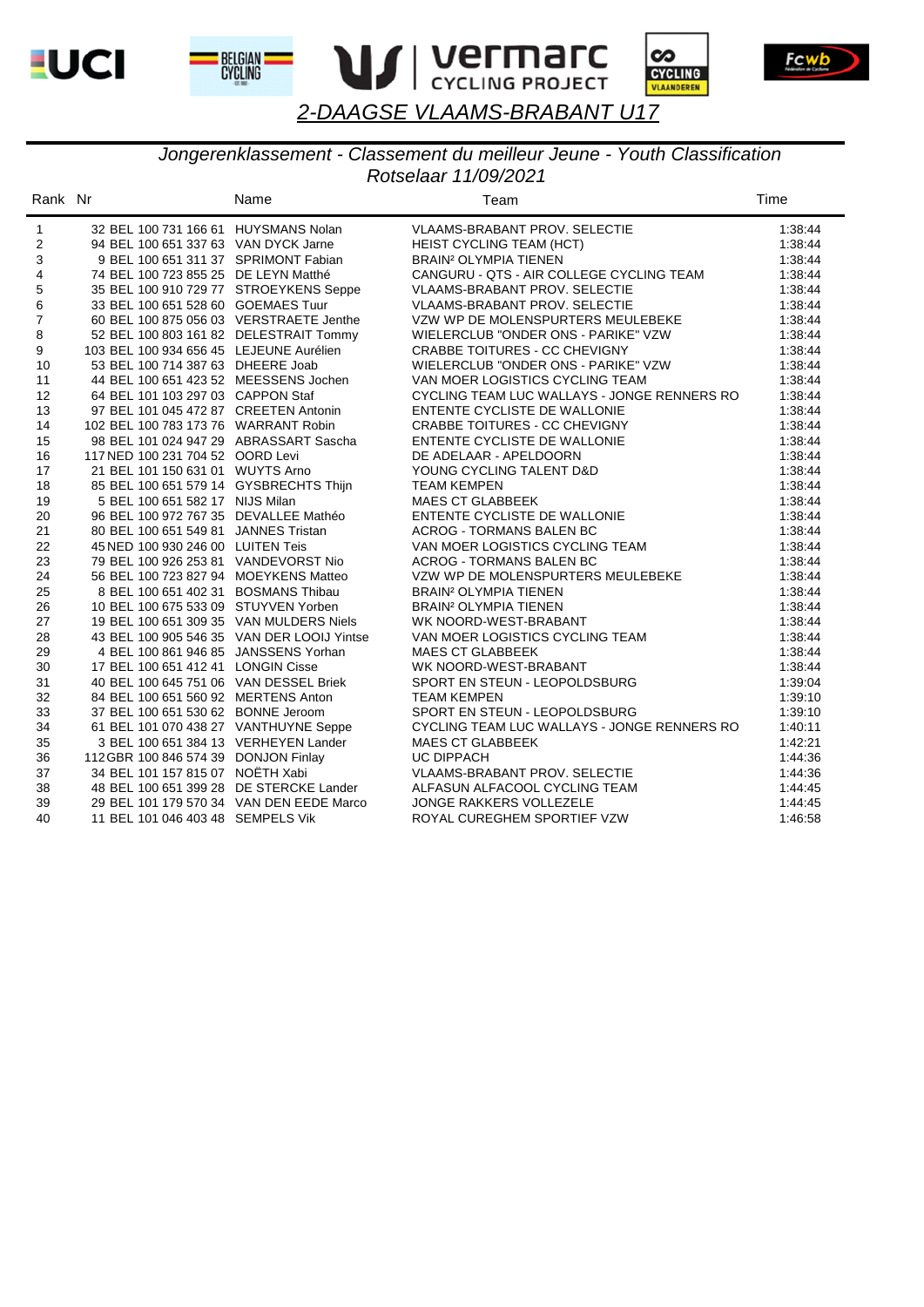









## *Rotselaar 11/09/2021*

## *Rushes - Sprint Intermediaires - Intermediate Sprints*

| Rank Nr |     | Name                           | Team                              | <b>Points</b> | <b>Bonification</b> |
|---------|-----|--------------------------------|-----------------------------------|---------------|---------------------|
|         |     | Rush 1 - Einde 2e ronde        |                                   |               |                     |
|         | 80  | JANNES Tristan                 | ACROG - TORMANS BALEN BC          | 5             | 0.00:00             |
| 2       | 79. | VANDEVORST Nio                 | ACROG - TORMANS BALEN BC          | 3             | 0.00:00             |
| 3       |     | 6 DENS Stan                    | BRAIN <sup>2</sup> OLYMPIA TIENEN |               | 0:00:00             |
|         |     | <u>Rush 2 - Einde 4e ronde</u> |                                   |               |                     |
|         |     | 66 BAUDEWIJNS Cédric           | GAVERZICHT-BE-OKAY                | 5             | 0.00:00             |
| 2       |     | 6 DENS Stan                    | BRAIN <sup>2</sup> OLYMPIA TIENEN | 3             | 0.00:00             |
| 3       | 39  | <b>HERMANS War</b>             | SPORT EN STEUN - LEOPOLDSBURG     |               | 0:00:00             |
|         |     | Rush 3 - Einde 6e ronde        |                                   |               |                     |
|         | 18  | VAN DEN TROOST Witse           | WK NOORD-WEST-BRABANT             | 5             | 0:00:00             |
| 2       | 38. | <b>EEMAN Kamiel</b>            | SPORT EN STEUN - LEOPOLDSBURG     | 3             | 0:00:00             |
| 3       | 60  | <b>VERSTRAETE Jenthe</b>       | VZW WP DE MOLENSPURTERS MEULEBEKE |               | 0:00:00             |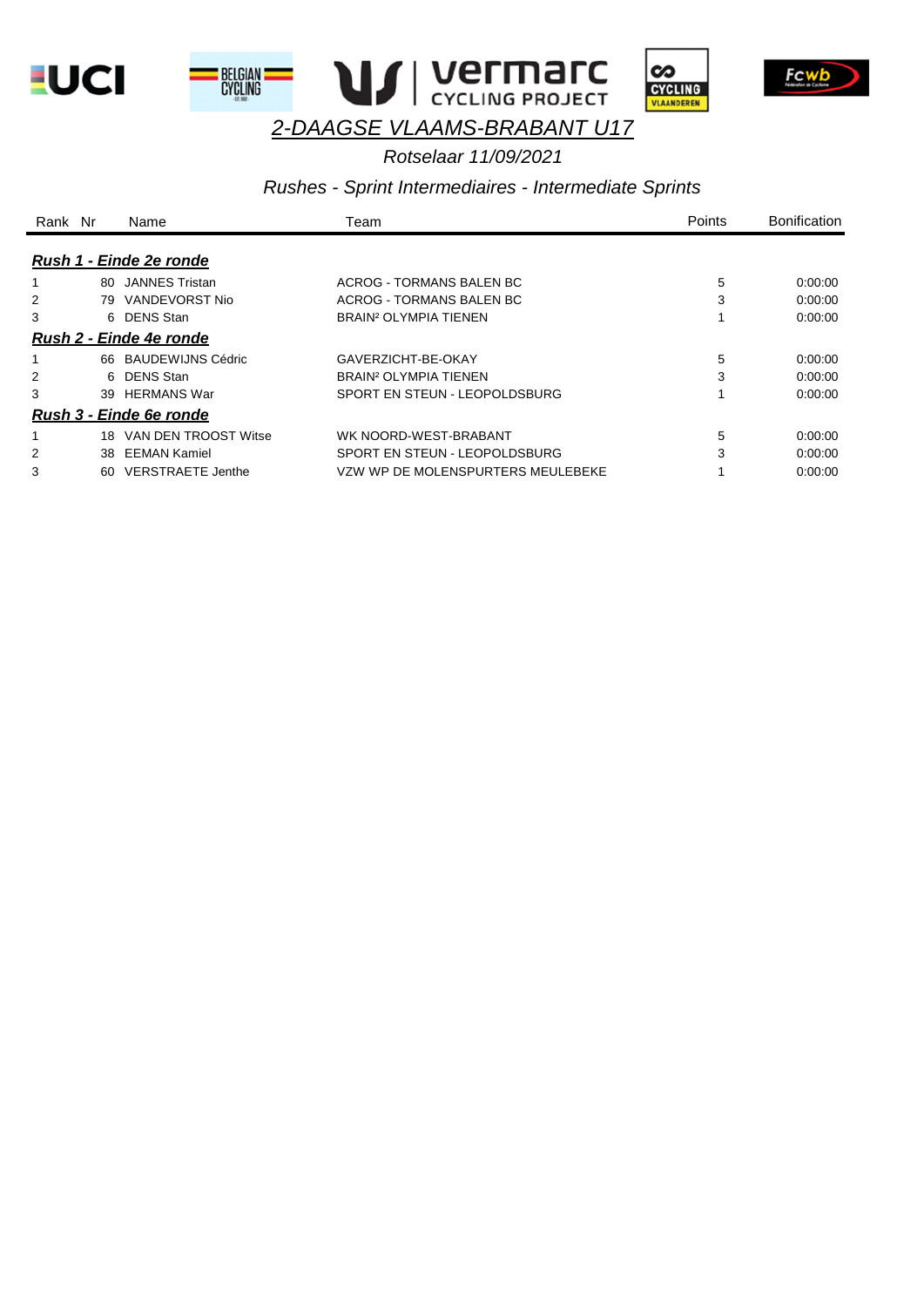









## *Rotselaar 11/09/2021*

## *Bergklassement - GPM - Mountains Sprints*

|   | Rank Nr          | Name                    | Team                                     | Points |
|---|------------------|-------------------------|------------------------------------------|--------|
|   | GPM 1 - 3e ronde |                         |                                          |        |
|   |                  | 72 VANEECKHOUTTE Victor | CANGURU - QTS - AIR COLLEGE CYCLING TEAM | 5      |
| 2 |                  | 76 VAN BYLEN Liam       | ACROG - TORMANS BALEN BC                 | 3      |
| 3 |                  | 93 VAN DIJCK Victor     | <b>HEIST CYCLING TEAM (HCT)</b>          |        |
|   | GPM 1 - 5e ronde |                         |                                          |        |
|   |                  | 76 VAN BYLEN Liam       | ACROG - TORMANS BALEN BC                 | 5      |
| 2 |                  | 106 BERTON Noa          | <b>CT ATERTDAUL</b>                      | 3      |
| 3 |                  | 71 VAN NESTE Viggo      | CANGURU - QTS - AIR COLLEGE CYCLING TEAM |        |
|   | GPM 1 - 7e ronde |                         |                                          |        |
|   |                  | 76 VAN BYLEN Liam       | ACROG - TORMANS BALEN BC                 | 5      |
| 2 |                  | 72 VANEECKHOUTTE Victor | CANGURU - QTS - AIR COLLEGE CYCLING TEAM | 3      |
| 3 | 93               | VAN DIJCK Victor        | <b>HEIST CYCLING TEAM (HCT)</b>          |        |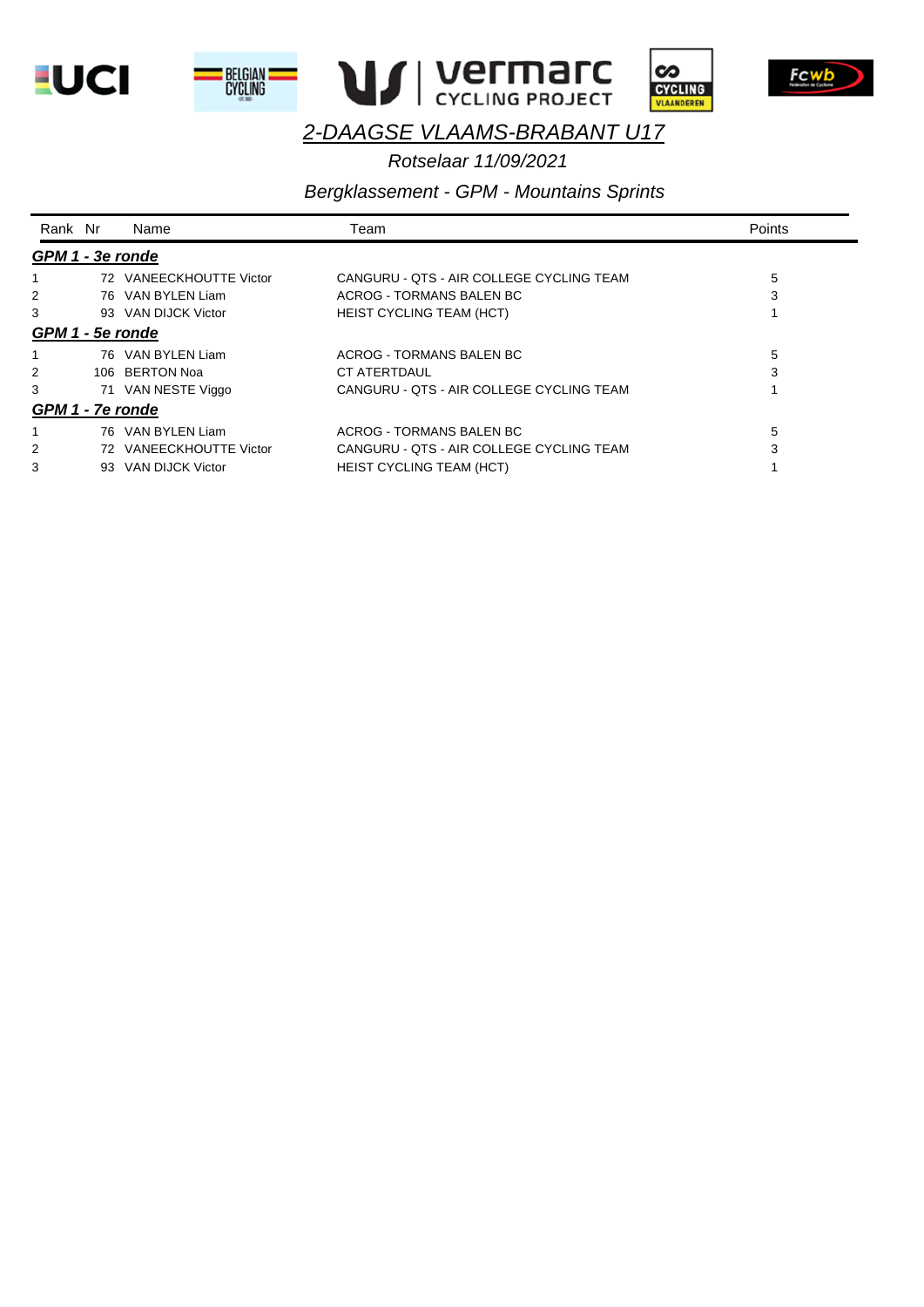









# *Ploegen klassement-Classement par équipes- Team Classification*

| Rank              | Team                                    |   | Time    | Places | 1st rider |
|-------------------|-----------------------------------------|---|---------|--------|-----------|
| $\mathbf{1}$      | CANGURU - QTS - AIR COLLEGE CYCLING TEA | 3 | 4:56:11 | 29     |           |
| 2                 | GAVERZICHT-BE-OKAY                      | 3 | 4:56:12 | 43     | 12        |
| 3                 | SPORT EN STEUN - LEOPOLDSBURG           | 3 | 4:56:12 | 52     | 11        |
| 4                 | <b>VLAAMS-BRABANT PROV. SELECTIE</b>    | 3 | 4:56:12 | 60     | 8         |
| 5                 | <b>ACROG - TORMANS BALEN BC</b>         | 3 | 4:56:12 | 65     | 2         |
| 6                 | <b>BRAIN<sup>2</sup> OLYMPIA TIENEN</b> | 3 | 4:56:12 | 73     | 4         |
| 7                 | <b>HEIST CYCLING TEAM (HCT)</b>         | 3 | 4:56:12 | 73     | 10        |
| 8                 | WIELERCLUB "ONDER ONS - PARIKE" VZW     | 3 | 4:56:12 | 75     | 14        |
| 9                 | <b>CRABBE TOITURES - CC CHEVIGNY</b>    | 3 | 4:56:12 | 89     | 21        |
| 10                | YOUNG CYCLING TALENT D&D                | 3 | 4:56:12 | 98     | 7         |
| 11                | VZW WP DE MOLENSPURTERS MEULEBEKE       | 3 | 4:56:12 | 105    | 19        |
| $12 \overline{ }$ | CYCLING TEAM LUC WALLAYS - JONGE RENNE  | 3 | 4:56:12 | 125    | 9         |
| 13                | DE ADELAAR - APELDOORN                  | 3 | 4:56:12 | 134    | 28        |
| 14                | ENTENTE CYCLISTE DE WALLONIE            | 3 | 4:56:12 | 140    | 34        |
| 15                | <b>UC DIPPACH</b>                       | 3 | 4:56:12 | 145    | 5         |
| 16                | WK NOORD-WEST-BRABANT                   | 3 | 4:56:12 | 152    | 27        |
| 17                | <b>CT ATERTDAUL</b>                     | 3 | 4:56:12 | 165    | 40        |
| 18                | <b>TEAM KEMPEN</b>                      | 3 | 4:56:12 | 166    | 33        |
| 19                | <b>MAES CT GLABBEEK</b>                 | 3 | 4:56:12 | 189    | 35        |
| 20                | VAN MOER LOGISTICS CYCLING TEAM         | 3 | 4:56:12 | 206    | 46        |
| 21                | <b>WAC TEAM</b>                         | 3 | 4.56.38 | 206    | 31        |
| 22                | ALFASUN ALFACOOL CYCLING TEAM           | 3 | 4:56:38 | 227    | 41        |
| 23                | ROYAL CUREGHEM SPORTIEF VZW             | 3 | 5:01:23 | 266    | 68        |
| 24                | <b>JONGE RAKKERS VOLLEZELE</b>          | 3 | 5:02:04 | 146    | 3         |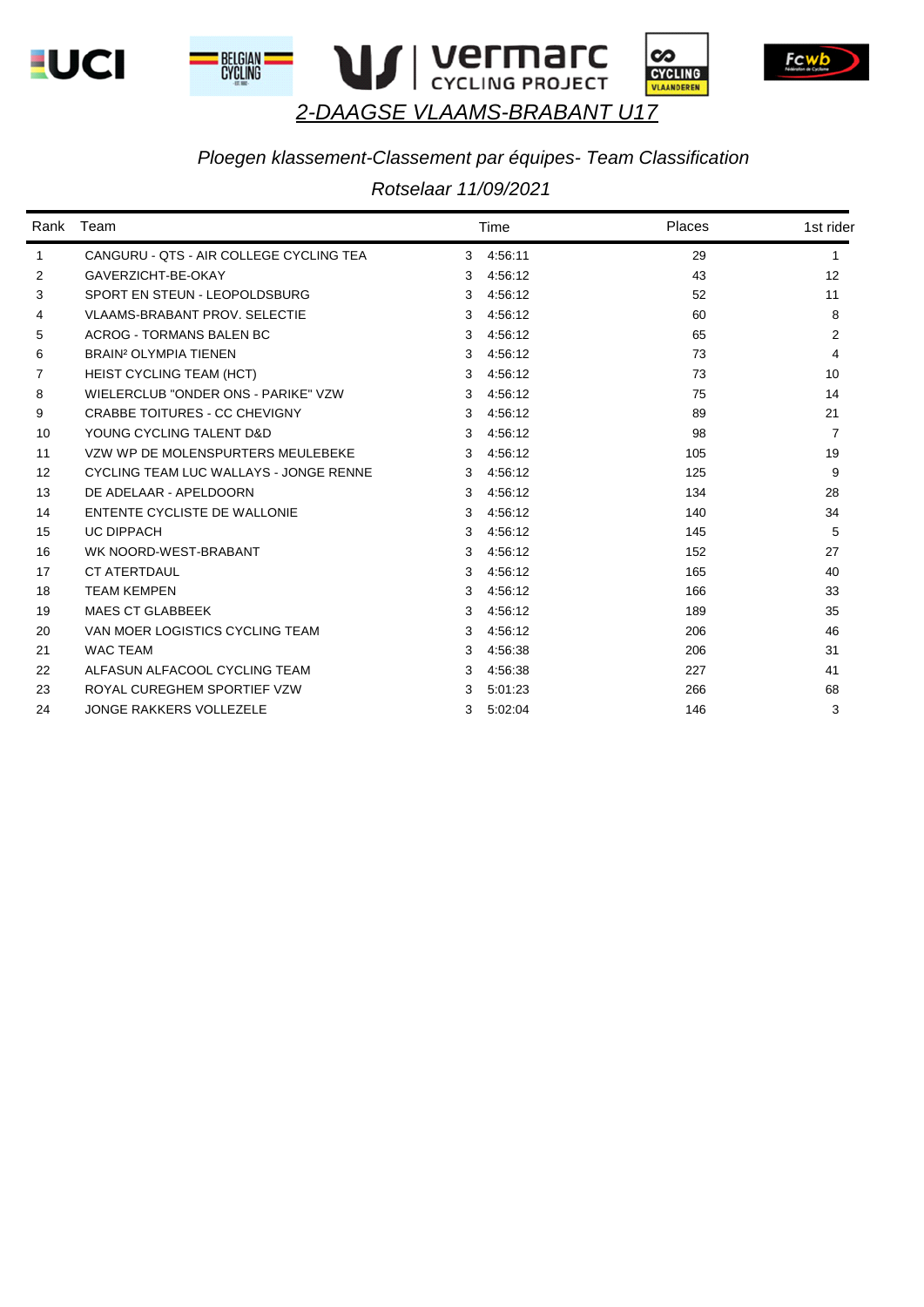









*Beste Regionale Renner - Meilleur Regionaux - Best regional rider*

|                |    | Rang Rugnr Naam        |              | Ploeg - Equip                            | Tijd    |
|----------------|----|------------------------|--------------|------------------------------------------|---------|
| $\mathbf{1}$   |    | 6 DENS Stan            | BEL 20050424 | <b>BRAIN<sup>2</sup> OLYMPIA TIENEN</b>  | 1:38:44 |
| $\overline{2}$ |    | 32 HUYSMANS Nolan      | BEL 20060107 | VLAAMS-BRABANT PROV. SELECTIE            | 1:38:44 |
| 3              |    | 78 VUERINCKX Thomas    | BEL 20051114 | <b>ACROG - TORMANS BALEN BC</b>          | 1:38:44 |
| $\overline{4}$ |    | 54 DUFLO Rune          | BEL 20050415 | WIELERCLUB "ONDER ONS - PARIKE" VZW      | 1:38:44 |
| 5              | 9  | <b>SPRIMONT Fabian</b> | BEL 20060108 | <b>BRAIN<sup>2</sup> OLYMPIA TIENEN</b>  | 1:38:44 |
| 6              | 16 | <b>CRABBE Tom</b>      | BEL 20050602 | WK NOORD-WEST-BRABANT                    | 1:38:44 |
| $\overline{7}$ | 33 | <b>GOEMAES Tuur</b>    | BEL 20060828 | <b>VLAAMS-BRABANT PROV. SELECTIE</b>     | 1:38:44 |
| 8              |    | 22 TORFS Loek          | BEL 20050613 | YOUNG CYCLING TALENT D&D                 | 1:38:44 |
| 9              | 1  | <b>BOSCH Robbin</b>    | BEL 20050907 | <b>MAES CT GLABBEEK</b>                  | 1:38:44 |
| 10             |    | 26 BUYL Roan           | BEL 20050324 | <b>JONGE RAKKERS VOLLEZELE</b>           | 1:38:44 |
| 11             |    | 7 VANDER ELST Daan     | BEL 20050630 | <b>BRAIN<sup>2</sup> OLYMPIA TIENEN</b>  | 1:38:44 |
| 12             | 77 | <b>MEULEMANS Niel</b>  | BEL 20050112 | <b>ACROG - TORMANS BALEN BC</b>          | 1:38:44 |
| 13             | 18 | VAN DEN TROOST Witse   | BEL 20050226 | WK NOORD-WEST-BRABANT                    | 1:38:44 |
| 14             |    | 21 WUYTS Arno          | BEL 20060824 | YOUNG CYCLING TALENT D&D                 | 1:38:44 |
| 15             |    | 73 HEYMANS Yarno       | BEL 20051231 | CANGURU - QTS - AIR COLLEGE CYCLING TEAM | 1:38:44 |
| 16             | 31 | DE PAGE Milan          | BEL 20050812 | <b>VLAAMS-BRABANT PROV. SELECTIE</b>     | 1:38:44 |
| 17             |    | 24 TIRRY Arthur        | BEL 20051029 | YOUNG CYCLING TALENT D&D                 | 1:38:44 |
| 18             | 5  | NIJS Milan             | BEL 20061022 | <b>MAES CT GLABBEEK</b>                  | 1:38:44 |
| 19             | 15 | <b>PALAN Tomas</b>     | CZE 20050130 | ROYAL CUREGHEM SPORTIEF VZW              | 1:38:44 |
| 20             |    | 20 VISSERS Kyano       | BEL 20051017 | WK NOORD-WEST-BRABANT                    | 1:38:44 |
| 21             | 8  | <b>BOSMANS Thibau</b>  | BEL 20060414 | <b>BRAIN<sup>2</sup> OLYMPIA TIENEN</b>  | 1:38:44 |
| 22             | 10 | <b>STUYVEN Yorben</b>  | BEL 20060929 | <b>BRAIN<sup>2</sup> OLYMPIA TIENEN</b>  | 1:38:44 |
| 23             | 19 | VAN MULDERS Niels      | BEL 20060104 | WK NOORD-WEST-BRABANT                    | 1:38:44 |
| 24             | 2  | <b>COX Felix</b>       | BEL 20050103 | <b>MAES CT GLABBEEK</b>                  | 1:38:44 |
| 25             | 40 | VAN DESSEL Briek       | BEL 20060527 | SPORT EN STEUN - LEOPOLDSBURG            | 1:39:04 |
| 26             | 25 | <b>HUBIN Tibe</b>      | BEL 20051030 | YOUNG CYCLING TALENT D&D                 | 1:39:06 |
| 27             | 12 | DE GEETER Alexander    | BEL 20050316 | ROYAL CUREGHEM SPORTIEF VZW              | 1:39:09 |
| 28             |    | 3 VERHEYEN Lander      | BEL 20060322 | <b>MAES CT GLABBEEK</b>                  | 1:42:21 |
| 29             | 13 | <b>SCHATS Casey</b>    | BEL 20050626 | ROYAL CUREGHEM SPORTIEF VZW              | 1:43:30 |
| 30             | 27 | <b>LAUWEREYS Jente</b> | BEL 20050805 | JONGE RAKKERS VOLLEZELE                  | 1:44:36 |
| 31             |    | 29 VAN DEN EEDE Marco  | BEL 20081123 | JONGE RAKKERS VOLLEZELE                  | 1:44:45 |
| 32             | 14 | <b>DORIAN Seghers</b>  | BEL 20050501 | ROYAL CUREGHEM SPORTIEF VZW              | 1:44:45 |
| 33             | 11 | <b>SEMPELS Vik</b>     | BEL 20060410 | ROYAL CUREGHEM SPORTIEF VZW              | 1:46:58 |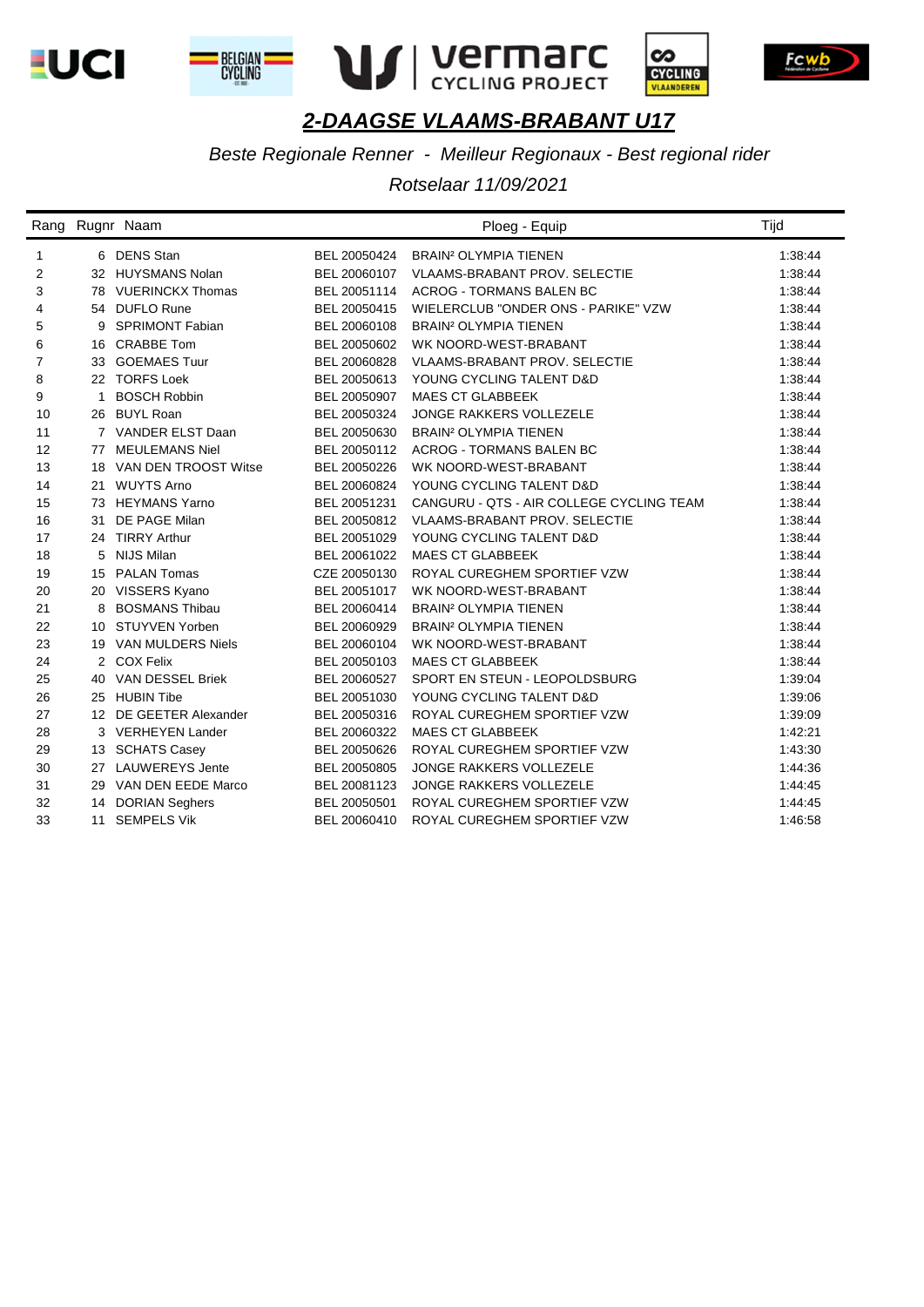









*Opgaves - Abandons - DNF*

*na Rotselaar 11/09/2021 -* 

| Naam-Nom<br>Rugnr                | Ploeg-Equipe |
|----------------------------------|--------------|
| DNS - Niet gestart - Non partant |              |

88 TANGHE Bert BEL 100 651 474 06 WAC TEAM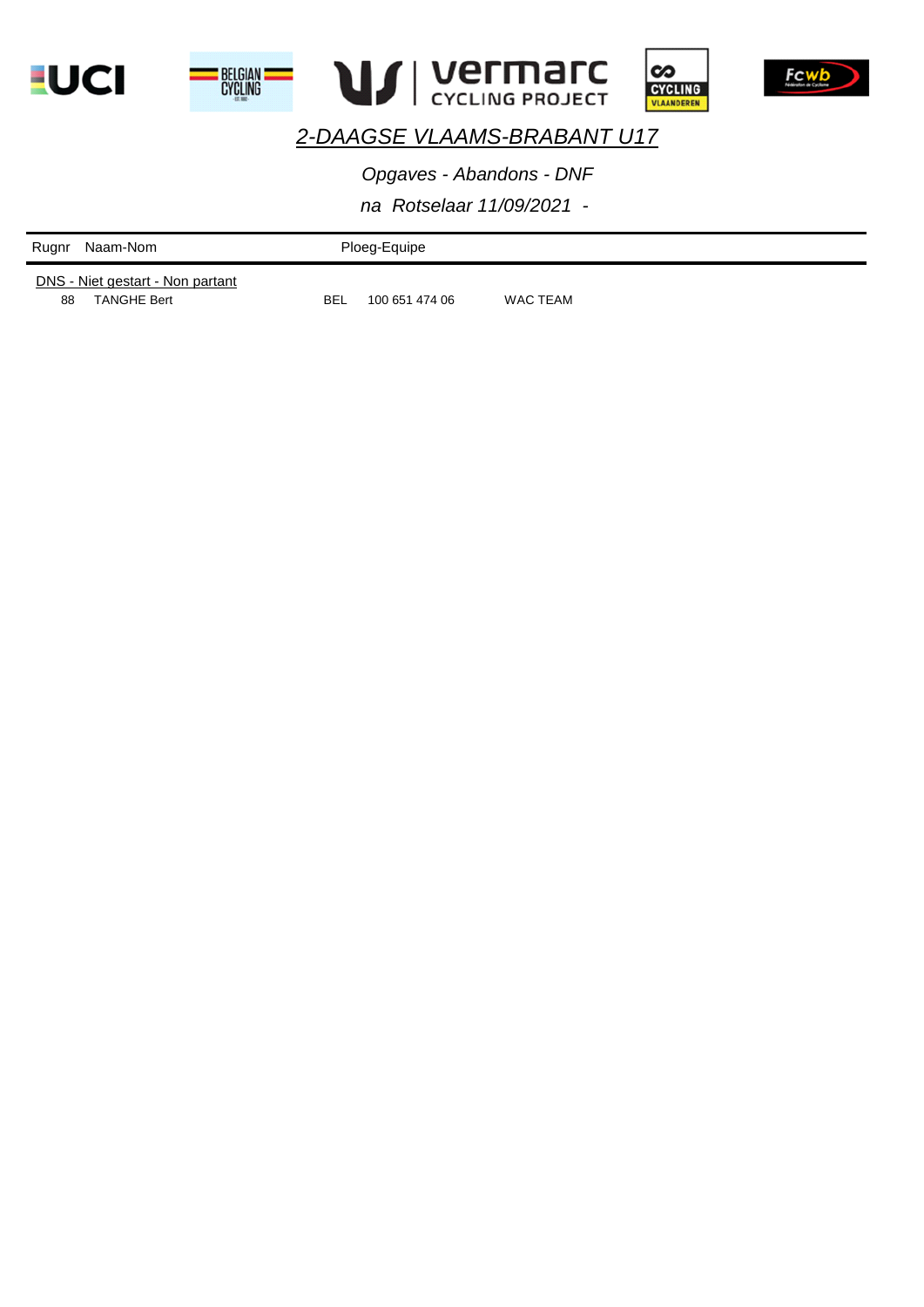

BELGIAN <mark>!</mark><br>Cycling





Fcwb

# *2-DAAGSE VLAAMS-BRABANT U17*

## *Algemeen individueel klassement- Classement individuel général - General Classification*

## *na Rotselaar 11/09/2021 -*

|                         | Rank Nr      | UCI ID                              | Name                                     | Team                                    | Time    | Gap     |
|-------------------------|--------------|-------------------------------------|------------------------------------------|-----------------------------------------|---------|---------|
| $\mathbf{1}$            | 72           |                                     | BEL 100 651 227 50 VANEECKHOUTTE Victor  | CANGURU - QTS - AIR COLLEGE CYCLING     | 1:38:43 | 0:00:00 |
| $\overline{\mathbf{c}}$ | 76           | BEL 100 650 938 52 VAN BYLEN Liam   |                                          | ACROG - TORMANS BALEN BC                | 1:38:44 | 0:00:01 |
| 3                       | 28           |                                     | BEL 100 651 084 04 VANDENABEELE Kobe     | JONGE RAKKERS VOLLEZELE                 | 1:38:44 | 0:00:01 |
| 4                       | $6*$         | BEL 100 650 993 10 DENS Stan        |                                          | <b>BRAIN<sup>2</sup> OLYMPIA TIENEN</b> | 1:38:44 | 0:00:01 |
| 5                       | 111          | LUX 100 350 033 41 BERNS Mats       |                                          | UC DIPPACH                              | 1:38:44 | 0:00:01 |
| 6                       | 71           | BEL 100 650 975 89 VAN NESTE Viggo  |                                          | CANGURU - QTS - AIR COLLEGE CYCLING     | 1:38:44 | 0:00:01 |
| $\overline{7}$          | 23           |                                     | BEL 100 650 895 09 LAMBRECHTS Brian      | YOUNG CYCLING TALENT D&D                | 1:38:44 | 0:00:01 |
| 8                       | $32*$<br>. J | BEL 100 731 166 61 HUYSMANS Nolan   |                                          | <b>VLAAMS-BRABANT PROV. SELECTIE</b>    | 1:38:44 | 0:00:01 |
| 9                       | 65           | BEL 100 650 916 30 VANDAMME Axel    |                                          | CYCLING TEAM LUC WALLAYS - JONGE RE     | 1:38:44 | 0:00:01 |
| 10                      | 94<br>J      | BEL 100 651 337 63 VAN DYCK Jarne   |                                          | HEIST CYCLING TEAM (HCT)                | 1:38:44 | 0:00:01 |
| 11                      | 38           | BEL 100 651 101 21 EEMAN Kamiel     |                                          | SPORT EN STEUN - LEOPOLDSBURG           | 1:38:44 | 0:00:01 |
| 12                      | 66           |                                     | BEL 100 650 887 01 BAUDEWIJNS Cédric     | GAVERZICHT-BE-OKAY                      | 1:38:44 | 0:00:01 |
| 13                      | 78 *         |                                     | BEL 100 651 194 17 VUERINCKX Thomas      | ACROG - TORMANS BALEN BC                | 1:38:44 | 0:00:01 |
| 14                      | $54*$        | BEL 100 650 987 04 DUFLO Rune       |                                          | WIELERCLUB "ONDER ONS - PARIKE" VZW     | 1:38:44 | 0:00:01 |
| 15                      | 68           |                                     | BEL 100 650 946 60 DESIMPELAERE Arne     | GAVERZICHT-BE-OKAY                      | 1:38:44 | 0:00:01 |
| 16                      | 69           | BEL 100 726 459 10 DESMET Miguel    |                                          | GAVERZICHT-BE-OKAY                      | 1:38:44 | 0:00:01 |
|                         | 39           |                                     |                                          |                                         |         |         |
| 17                      | 95           | BEL 100 758 323 58 HERMANS War      |                                          | SPORT EN STEUN - LEOPOLDSBURG           | 1:38:44 | 0:00:01 |
| 18                      |              | BEL 100 950 705 89 DUTS Cisse       |                                          | <b>HEIST CYCLING TEAM (HCT)</b>         | 1:38:44 | 0:00:01 |
| 19                      | 58           | BEL 101 136 976 23 LEMAN Seppe      |                                          | VZW WP DE MOLENSPURTERS MEULEBEK        | 1:38:44 | 0:00:01 |
| 20                      | $9*$<br>J    | BEL 100 651 311 37 SPRIMONT Fabian  |                                          | <b>BRAIN<sup>2</sup> OLYMPIA TIENEN</b> | 1:38:44 | 0:00:01 |
| 21                      | 105          |                                     | BEL 100 998 479 42 MODAFFERI Sacha       | CRABBE TOITURES - CC CHEVIGNY           | 1:38:44 | 0:00:01 |
| 22                      | 74<br>J      | BEL 100 723 855 25 DE LEYN Matthé   |                                          | CANGURU - QTS - AIR COLLEGE CYCLING     | 1:38:44 | 0:00:01 |
| 23                      | 35<br>J      |                                     | BEL 100 910 729 77 STROEYKENS Seppe      | VLAAMS-BRABANT PROV. SELECTIE           | 1:38:44 | 0:00:01 |
| 24                      | 36           | BEL 100 934 169 43 CONINCKX Liam    |                                          | SPORT EN STEUN - LEOPOLDSBURG           | 1:38:44 | 0:00:01 |
| 25                      | 51           | BEL 100 650 898 12 BAERT Basiel     |                                          | WIELERCLUB "ONDER ONS - PARIKE" VZW     | 1:38:44 | 0:00:01 |
| 26                      | 101          | BEL 101 047 106 72 DOYEN Luka       |                                          | CRABBE TOITURES - CC CHEVIGNY           | 1:38:44 | 0:00:01 |
| 27                      | $16*$        | BEL 100 651 035 52 CRABBE Tom       |                                          | WK NOORD-WEST-BRABANT                   | 1:38:44 | 0:00:01 |
| 28                      | 116          | NED 100 457 612 47 MULDER Martijn   |                                          | DE ADELAAR - APELDOORN                  | 1:38:44 | 0:00:01 |
| 29                      | $33*$<br>J   | BEL 100 651 528 60 GOEMAES Tuur     |                                          | <b>VLAAMS-BRABANT PROV. SELECTIE</b>    | 1:38:44 | 0:00:01 |
| 30                      | 60<br>J      |                                     | BEL 100 875 056 03 VERSTRAETE Jenthe     | VZW WP DE MOLENSPURTERS MEULEBEK        | 1:38:44 | 0:00:01 |
| 31                      | 89           | BEL 100 651 076 93 VAN SANDEN Kjell |                                          | <b>WAC TEAM</b>                         | 1:38:44 | 0:00:01 |
| 32                      | $22*$        | BEL 100 651 041 58 TORFS Loek       |                                          | YOUNG CYCLING TALENT D&D                | 1:38:44 | 0:00:01 |
| 33                      | 82           | BEL 100 651 027 44 CUYLITS Mauro    |                                          | <b>TEAM KEMPEN</b>                      | 1:38:44 | 0:00:01 |
| 34                      | 99           | BEL 100 824 438 19 DEBAYE Emilien   |                                          | ENTENTE CYCLISTE DE WALLONIE            | 1:38:44 | 0:00:01 |
| 35                      | $1^*$        | BEL 100 651 124 44 BOSCH Robbin     |                                          | <b>MAES CT GLABBEEK</b>                 | 1:38:44 | 0:00:01 |
| 36                      | 52<br>J      |                                     | BEL 100 803 161 82 DELESTRAIT Tommy      | WIELERCLUB "ONDER ONS - PARIKE" VZW     | 1:38:44 | 0:00:01 |
| 37                      | $26*$        | BEL 100 650 967 81 BUYL Roan        |                                          | <b>JONGE RAKKERS VOLLEZELE</b>          | 1:38:44 | 0:00:01 |
| 38                      | 70           |                                     | BEL 101 151 430 24 SWERTVAEGHER Baptiste | GAVERZICHT-BE-OKAY                      | 1:38:44 | 0:00:01 |
| 39                      | 55           | BEL 100 650 960 74 NEERINCKX Sam    |                                          | WIELERCLUB "ONDER ONS - PARIKE" VZW     | 1:38:44 | 0:00:01 |
| 40                      | 106          | LUX 100 349 977 82 BERTON Noa       |                                          | <b>CT ATERTDAUL</b>                     | 1:38:44 | 0:00:01 |
| 41                      | 50           |                                     | BEL 100 650 891 05 CHRISTIAENS Niels     | ALFASUN ALFACOOL CYCLING TEAM           | 1:38:44 | 0:00:01 |
| 42                      | 103<br>J     | BEL 100 934 656 45 LEJEUNE Aurélien |                                          | CRABBE TOITURES - CC CHEVIGNY           | 1:38:44 | 0:00:01 |
| 43                      | 53<br>J      | BEL 100 714 387 63 DHEERE Joab      |                                          | WIELERCLUB "ONDER ONS - PARIKE" VZW     | 1:38:44 | 0:00:01 |
| 44                      | 108          | LUX 100 350 038 46 URY Fynn         |                                          | <b>CT ATERTDAUL</b>                     | 1:38:44 | 0:00:01 |
| 45                      | 93           | BEL 100 650 977 91 VAN DIJCK Victor |                                          | <b>HEIST CYCLING TEAM (HCT)</b>         | 1:38:44 | 0:00:01 |
| 46                      | 44<br>J      |                                     | BEL 100 651 423 52 MEESSENS Jochen       | VAN MOER LOGISTICS CYCLING TEAM         | 1:38:44 | 0:00:01 |
| 47                      | 64<br>J      | BEL 101 103 297 03 CAPPON Staf      |                                          | CYCLING TEAM LUC WALLAYS - JONGE RE     | 1:38:44 | 0:00:01 |
| 48                      | 118          | NED 100 232 330 96 KEUR Sil         |                                          | DE ADELAAR - APELDOORN                  | 1:38:44 | 0:00:01 |
| 49                      | $7*$         |                                     | BEL 100 651 058 75 VANDER ELST Daan      | <b>BRAIN<sup>2</sup> OLYMPIA TIENEN</b> | 1:38:44 | 0:00:01 |
| 50                      | $77*$        | BEL 100 758 175 07 MEULEMANS Niel   |                                          | ACROG - TORMANS BALEN BC                | 1:38:44 | 0:00:01 |
| 51                      | 97<br>J      | BEL 101 045 472 87 CREETEN Antonin  |                                          | ENTENTE CYCLISTE DE WALLONIE            | 1:38:44 | 0:00:01 |
| 52                      | $18*$        |                                     | BEL 100 650 935 49 VAN DEN TROOST Witse  | WK NOORD-WEST-BRABANT                   | 1:38:44 | 0:00:01 |
| 53                      | 91           | BEL 100 651 134 54 CLERX Ferre      |                                          | <b>HEIST CYCLING TEAM (HCT)</b>         | 1:38:44 | 0:00:01 |
| 54                      | 102<br>J     | BEL 100 783 173 76 WARRANT Robin    |                                          | CRABBE TOITURES - CC CHEVIGNY           | 1:38:44 | 0:00:01 |
| 55                      | 98<br>J      |                                     | BEL 101 024 947 29 ABRASSART Sascha      | ENTENTE CYCLISTE DE WALLONIE            | 1:38:44 | 0:00:01 |
| 56                      | 57           | BEL 100 651 085 05 COOLS Luka       |                                          | VZW WP DE MOLENSPURTERS MEULEBEK        | 1:38:44 | 0:00:01 |
| 57                      | 114          | IRL 100 531 035 41 FOLEY Jack       |                                          | UC DIPPACH                              | 1:38:44 | 0:00:01 |
| 58                      | 117<br>J     | NED 100 231 704 52 OORD Levi        |                                          | DE ADELAAR - APELDOORN                  | 1:38:44 | 0:00:01 |
| 59                      | $21*$<br>J   | BEL 101 150 631 01 WUYTS Arno       |                                          | YOUNG CYCLING TALENT D&D                | 1:38:44 | 0:00:01 |
| 60                      | 59           |                                     | BEL 101 157 938 33 VERSCHAEVE Arno       | VZW WP DE MOLENSPURTERS MEULEBEK        | 1:38:44 | 0:00:01 |
| 61                      | 120          | NED 100 891 382 33 LUBBERS Melle    |                                          | DE ADELAAR - APELDOORN                  | 1:38:44 | 0:00:01 |
| 62                      | 119          | NED 100 700 066 01 VENEMA Lance     |                                          | DE ADELAAR - APELDOORN                  | 1:38:44 | 0:00:01 |
|                         |              |                                     |                                          |                                         |         |         |
|                         |              |                                     |                                          |                                         |         |         |







e zelfboi





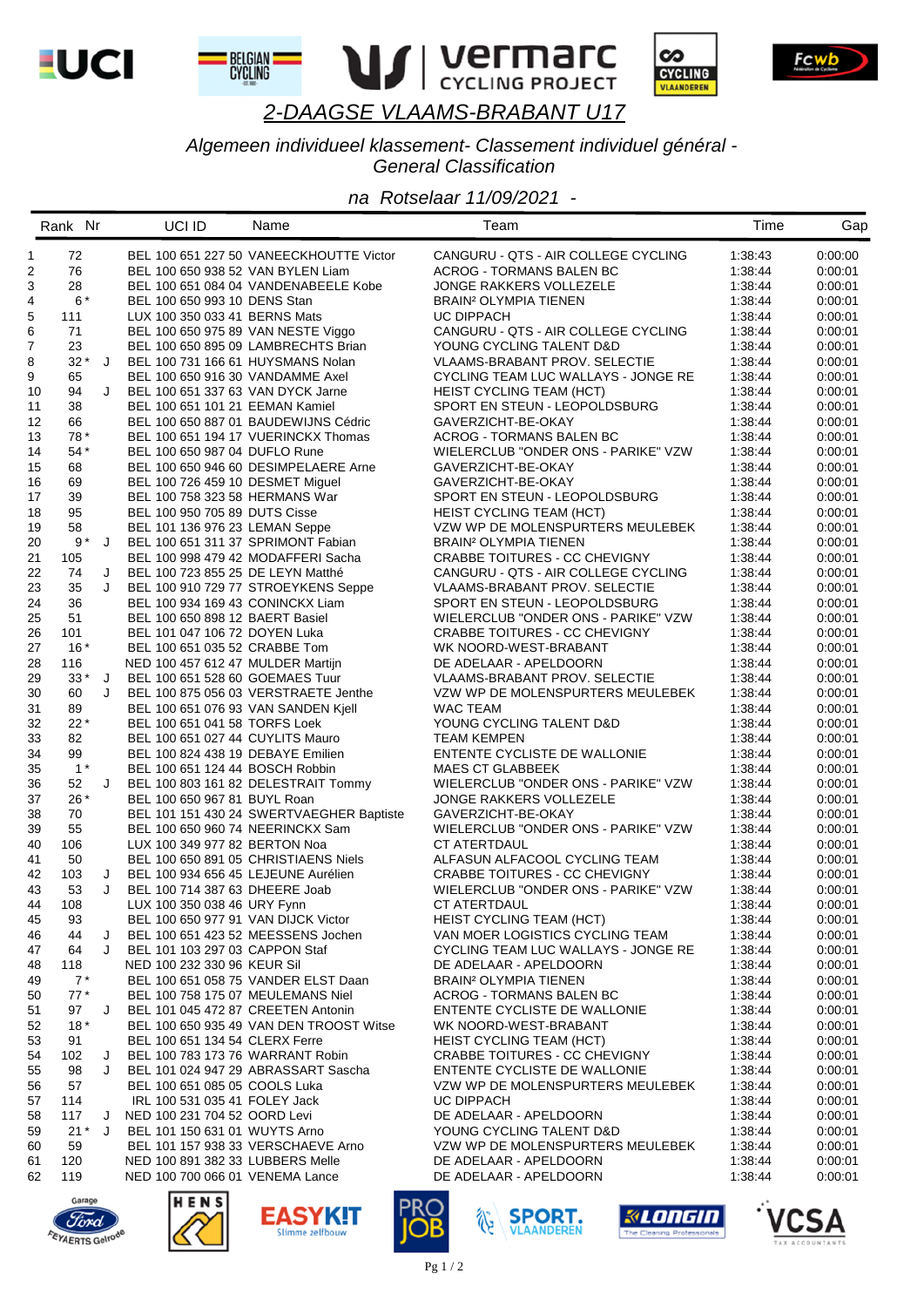

BELGIAN <mark>!</mark><br>Cycling





Fcwb

# *2-DAAGSE VLAAMS-BRABANT U17*

## *Algemeen individueel klassement- Classement individuel général - General Classification*

|     | Rank Nr       |   | UCI ID                              | Name                                    | Team                                 | Time    | Gap     |
|-----|---------------|---|-------------------------------------|-----------------------------------------|--------------------------------------|---------|---------|
| 63  | 85            | J |                                     | BEL 100 651 579 14 GYSBRECHTS Thijn     | <b>TEAM KEMPEN</b>                   | 1:38:44 | 0:00:01 |
| 64  | $73*$         |   | BEL 100 651 231 54 HEYMANS Yarno    |                                         | CANGURU - QTS - AIR COLLEGE CYCLING  | 1:38:44 | 0:00:01 |
| 65  | $31*$         |   | BEL 100 651 106 26 DE PAGE Milan    |                                         | <b>VLAAMS-BRABANT PROV. SELECTIE</b> | 1:38:44 | 0:00:01 |
| 66  | $24*$         |   | BEL 100 651 180 03 TIRRY Arthur     |                                         | YOUNG CYCLING TALENT D&D             | 1:38:44 | 0:00:01 |
| 67  | $5*$          | J | BEL 100 651 582 17 NIJS Milan       |                                         | <b>MAES CT GLABBEEK</b>              | 1:38:44 | 0:00:01 |
| 68  | $15*$         |   | CZE 100 976 651 39 PALAN Tomas      |                                         | ROYAL CUREGHEM SPORTIEF VZW          | 1:38:44 | 0:00:01 |
| 69  | 63            |   | BEL 101 067 839 47 COUDRON Maxime   |                                         | CYCLING TEAM LUC WALLAYS - JONGE RE  | 1:38:44 | 0:00:01 |
| 70  | 81            |   | BEL 100 650 889 03 CAMBRÉ Seppe     |                                         | <b>TEAM KEMPEN</b>                   | 1:38:44 | 0:00:01 |
| 71  | 96            | J | BEL 100 972 767 35 DEVALLEE Mathéo  |                                         | ENTENTE CYCLISTE DE WALLONIE         | 1:38:44 | 0:00:01 |
| 72  | 80            | J | BEL 100 651 549 81 JANNES Tristan   |                                         | ACROG - TORMANS BALEN BC             | 1:38:44 | 0:00:01 |
| 73  | $20*$         |   | BEL 100 651 167 87 VISSERS Kyano    |                                         | WK NOORD-WEST-BRABANT                | 1:38:44 | 0:00:01 |
| 74  | 45            | J | NED 100 930 246 00 LUITEN Teis      |                                         | VAN MOER LOGISTICS CYCLING TEAM      | 1:38:44 | 0:00:01 |
| 75  | 79            | J | BEL 100 926 253 81 VANDEVORST Nio   |                                         | ACROG - TORMANS BALEN BC             | 1:38:44 | 0:00:01 |
| 76  | 67            |   |                                     | BEL 101 110 382 07 DOUTERLUNGNE Kobe    | GAVERZICHT-BE-OKAY                   | 1:38:44 | 0:00:01 |
| 77  | 75            |   | BEL 100 650 929 43 BRAL Milan       |                                         | CANGURU - QTS - AIR COLLEGE CYCLING  | 1:38:44 | 0:00:01 |
| 78  | 56            | J | BEL 100 723 827 94 MOEYKENS Matteo  |                                         | VZW WP DE MOLENSPURTERS MEULEBEK     | 1:38:44 | 0:00:01 |
| 79  | 87            |   | BEL 101 121 272 33 JANSSEN Siebe    |                                         | <b>WAC TEAM</b>                      | 1:38:44 | 0:00:01 |
| 80  | $8*J$         |   | BEL 100 651 402 31 BOSMANS Thibau   |                                         | BRAIN <sup>2</sup> OLYMPIA TIENEN    | 1:38:44 | 0:00:01 |
| 81  | 109           |   | LUX 100 958 602 32 KERRENS Alex     |                                         | <b>CT ATERTDAUL</b>                  | 1:38:44 | 0:00:01 |
| 82  | $10^*$ J      |   | BEL 100 675 533 09 STUYVEN Yorben   |                                         | BRAIN <sup>2</sup> OLYMPIA TIENEN    | 1:38:44 | 0:00:01 |
| 83  | 113           |   | LUX 101 090 944 66 KORVA Oliver     |                                         | UC DIPPACH                           | 1:38:44 | 0:00:01 |
| 84  | 62            |   | BEL 100 712 948 79 PRINZIE Brent    |                                         | CYCLING TEAM LUC WALLAYS - JONGE RE  | 1:38:44 | 0:00:01 |
| 85  | $19*$ J       |   |                                     | BEL 100 651 309 35 VAN MULDERS Niels    | WK NOORD-WEST-BRABANT                | 1:38:44 | 0:00:01 |
| 86  | 43            | J |                                     | BEL 100 905 546 35 VAN DER LOOIJ Yintse | VAN MOER LOGISTICS CYCLING TEAM      | 1:38:44 | 0:00:01 |
| 87  | $2\,^{\star}$ |   | BEL 100 780 287 03 COX Felix        |                                         | <b>MAES CT GLABBEEK</b>              | 1:38:44 | 0:00:01 |
| 88  | 4             | J | BEL 100 861 946 85 JANSSENS Yorhan  |                                         | <b>MAES CT GLABBEEK</b>              | 1:38:44 | 0:00:01 |
| 89  | 46            |   | BEL 101 134 786 64 TAS Servaas      |                                         | ALFASUN ALFACOOL CYCLING TEAM        | 1.38:44 | 0:00:01 |
| 90  | 17            | J | BEL 100 651 412 41 LONGIN Cisse     |                                         | WK NOORD-WEST-BRABANT                | 1:38:44 | 0:00:01 |
| 91  | $40*$         | J | BEL 100 645 751 06 VAN DESSEL Briek |                                         | SPORT EN STEUN - LEOPOLDSBURG        | 1:39:04 | 0:00:21 |
| 92  | 25 *          |   | BEL 101 065 344 74 HUBIN Tibe       |                                         | YOUNG CYCLING TALENT D&D             | 1:39:06 | 0:00:23 |
| 93  | $12*$         |   |                                     | BEL 100 989 103 75 DE GEETER Alexander  | ROYAL CUREGHEM SPORTIEF VZW          | 1:39:09 | 0.00:26 |
| 94  | 41            |   |                                     | BEL 100 972 715 80 DEPRAETERE Simon     | VAN MOER LOGISTICS CYCLING TEAM      | 1:39:10 | 0:00:27 |
| 95  | 104           |   | BEL 101 108 779 53 DANIELS Stef     |                                         | CRABBE TOITURES - CC CHEVIGNY        | 1:39:10 | 0:00:27 |
| 96  | 86            |   | BEL 100 836 688 47 BOSMANS Ferre    |                                         | <b>WAC TEAM</b>                      | 1:39:10 | 0:00:27 |
| 97  | 47            |   | BEL 101 072 863 27 CALLEBAUT Thibo  |                                         | ALFASUN ALFACOOL CYCLING TEAM        | 1:39:10 | 0:00:27 |
| 98  | 84            | J | BEL 100 651 560 92 MERTENS Anton    |                                         | <b>TEAM KEMPEN</b>                   | 1:39:10 | 0:00:27 |
| 99  | 37            | J | BEL 100 651 530 62 BONNE Jeroom     |                                         | SPORT EN STEUN - LEOPOLDSBURG        | 1:39:10 | 0:00:27 |
| 100 | 49            |   |                                     | BEL 101 184 084 86 VAN HAMME Rhune      | ALFASUN ALFACOOL CYCLING TEAM        | 1:40:11 | 0:01:28 |
| 101 | 61            | J |                                     | BEL 101 070 438 27 VANTHUYNE Seppe      | CYCLING TEAM LUC WALLAYS - JONGE RE  | 1:40:11 | 0:01:28 |
| 102 | 83            |   | BEL 100 988 941 10 MEEUSEN Stan     |                                         | <b>TEAM KEMPEN</b>                   | 1:41:17 | 0:02:34 |
| 103 | 42            |   | BEL 100 970 261 51 BARNES Otis      |                                         | VAN MOER LOGISTICS CYCLING TEAM      | 1:41:17 | 0:02:34 |
| 104 | $3^*$         | J | BEL 100 651 384 13 VERHEYEN Lander  |                                         | <b>MAES CT GLABBEEK</b>              | 1:42:21 | 0:03:38 |
| 105 | $13*$         |   | BEL 100 989 865 61 SCHATS Casey     |                                         | ROYAL CUREGHEM SPORTIEF VZW          | 1:43:30 | 0:04:47 |
| 106 | $27*$         |   | BEL 101 004 141 78 LAUWEREYS Jente  |                                         | <b>JONGE RAKKERS VOLLEZELE</b>       | 1:44:36 | 0:05:53 |
| 107 | 100           |   | BEL 101 102 336 12 VALENTIN Antoine |                                         | ENTENTE CYCLISTE DE WALLONIE         | 1:44:36 | 0:05:53 |
| 108 | 107           |   | LUX 100 350 143 54 STROESSER Jonas  |                                         | CT ATERTDAUL                         | 1:44:36 | 0:05:53 |
| 109 | 112           | J | GBR 100 846 574 39 DONJON Finlay    |                                         | UC DIPPACH                           | 1:44:36 | 0.05.53 |
| 110 | 34            | J | BEL 101 157 815 07 NOËTH Xabi       |                                         | <b>VLAAMS-BRABANT PROV. SELECTIE</b> | 1:44:36 | 0:05:53 |
| 111 | 48            | J |                                     | BEL 100 651 399 28 DE STERCKE Lander    | ALFASUN ALFACOOL CYCLING TEAM        | 1:44:45 | 0:06:02 |
| 112 | $29*$         | J |                                     | BEL 101 179 570 34 VAN DEN EEDE Marco   | <b>JONGE RAKKERS VOLLEZELE</b>       | 1:44:45 | 0:06:02 |
| 113 | $14*$         |   | BEL 101 126 999 37 DORIAN Seghers   |                                         | ROYAL CUREGHEM SPORTIEF VZW          | 1:44:45 | 0:06:02 |
| 114 | $11*$ J       |   | BEL 101 046 403 48 SEMPELS Vik      |                                         | ROYAL CUREGHEM SPORTIEF VZW          | 1:46:58 | 0:08:15 |
| 115 | 92            |   | BEL 101 103 301 07 VAN HOVE Lucas   |                                         | <b>HEIST CYCLING TEAM (HCT)</b>      | 1:46:58 | 0.08:15 |
|     |               |   |                                     |                                         |                                      |         |         |













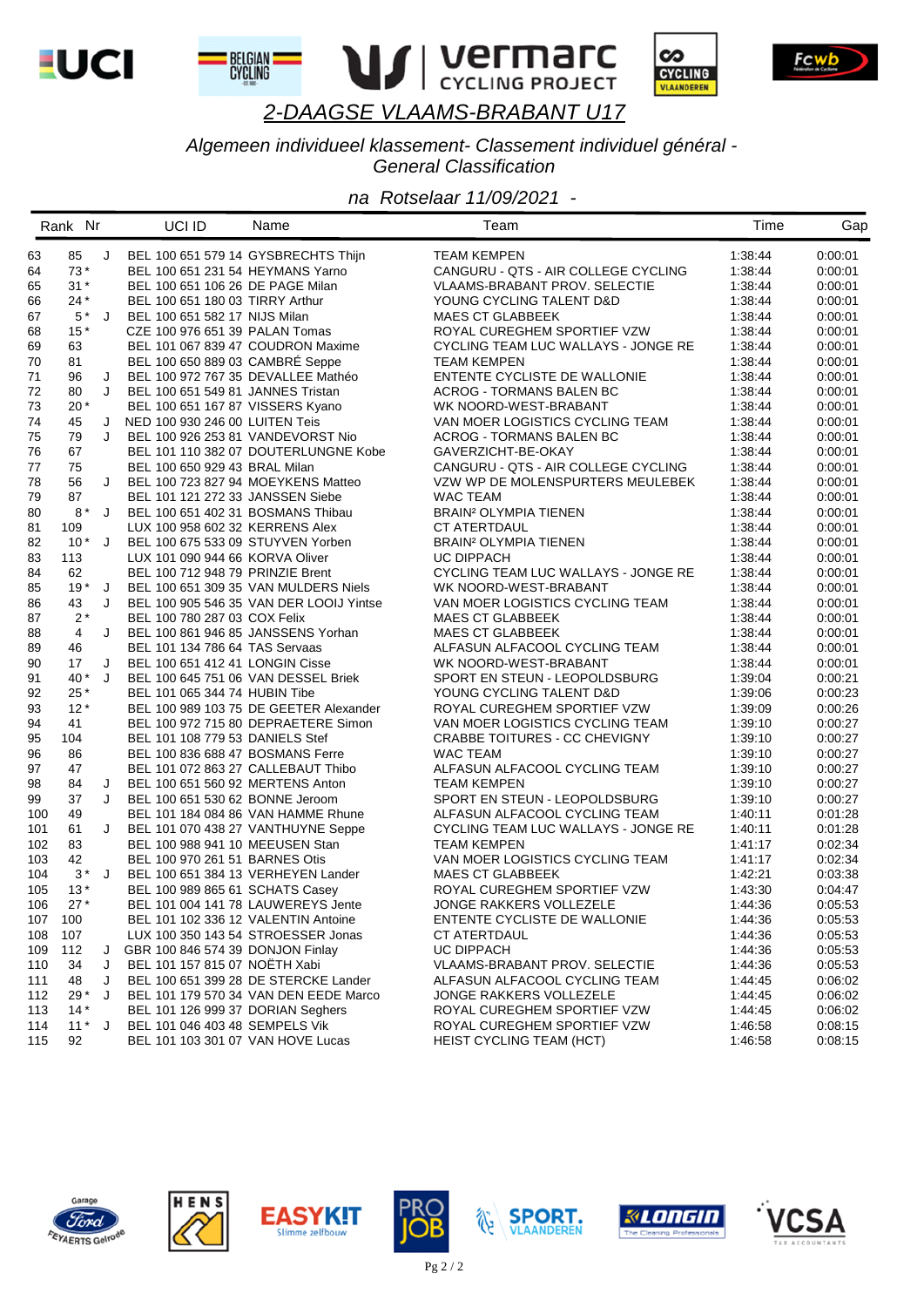









## *Algemeen puntenklassement - Classement général aux points - General Points Classification*

|    | <b>Punten-Points</b><br>Rang Rugnr Naam-Nom<br>Ploeg-Equipe |                         |                                            |    |  |
|----|-------------------------------------------------------------|-------------------------|--------------------------------------------|----|--|
|    |                                                             | 72 VANEECKHOUTTE Victor | CANGURU - QTS - AIR COLLEGE CYCLING TEAM   | 15 |  |
|    |                                                             | 76 VAN BYLEN Liam       | ACROG - TORMANS BALEN BC                   | 12 |  |
| 3  |                                                             | 28 VANDENABEELE Kobe    | JONGE RAKKERS VOLLEZELE                    | 10 |  |
| 4  |                                                             | 6 DENS Stan             | BRAIN <sup>2</sup> OLYMPIA TIENEN          | 9  |  |
| 5  | 111                                                         | <b>BERNS Mats</b>       | <b>UC DIPPACH</b>                          | 8  |  |
| 6  | 71                                                          | VAN NESTE Viggo         | CANGURU - OTS - AIR COLLEGE CYCLING TEAM   |    |  |
|    |                                                             | 23 LAMBRECHTS Brian     | YOUNG CYCLING TALENT D&D                   | 6  |  |
| 8  |                                                             | 32 HUYSMANS Nolan       | <b>VLAAMS-BRABANT PROV. SELECTIE</b>       | 5  |  |
| 9  |                                                             | 65 VANDAMME Axel        | CYCLING TEAM LUC WALLAYS - JONGE RENNERS R |    |  |
| 10 |                                                             | 94 VAN DYCK Jarne       | <b>HEIST CYCLING TEAM (HCT)</b>            |    |  |
| 11 | 38                                                          | EEMAN Kamiel            | SPORT EN STEUN - LEOPOLDSBURG              |    |  |
| 12 | 66.                                                         | BAUDEWIJNS Cédric       | GAVERZICHT-BE-OKAY                         |    |  |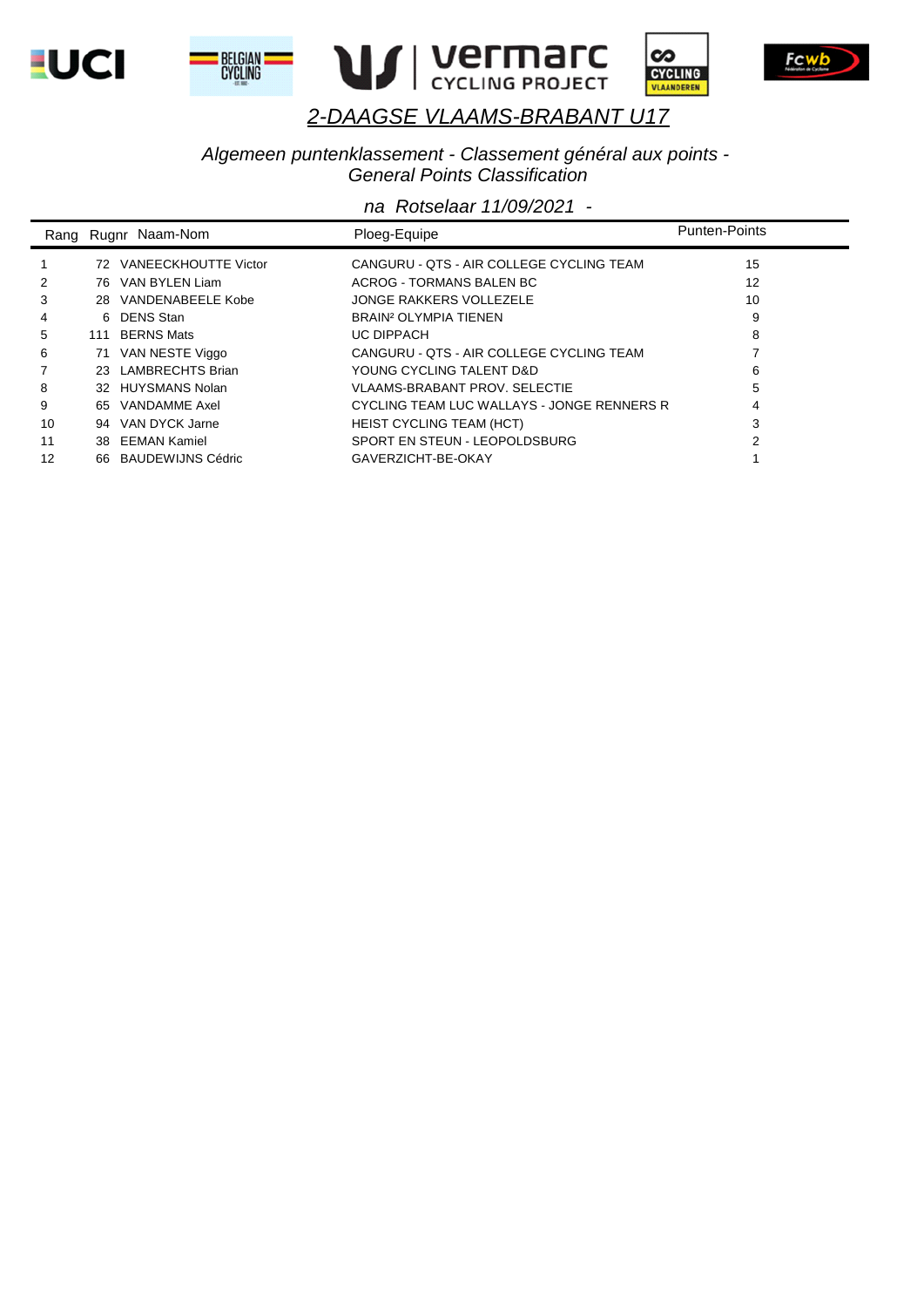







Fcwb

# 2-DAAGSE VLAAMS-BRABANT U17

Algemeen Jongerenklassement - Classement Géneral du Meilleur Jeune -

**General Youth Classification** 

| Rank Nr | UCI ID | Name | Team                                                                                                                                                                                                                                                                                                                                                                                                                                                                                                                                                                                                                                                                                                                                                                                                                                                                                                                                                                                                                                                                                                                                                                                                                                                                                                                                                                                                                                                                                                                                                                                                                                                         | Time    | Places |
|---------|--------|------|--------------------------------------------------------------------------------------------------------------------------------------------------------------------------------------------------------------------------------------------------------------------------------------------------------------------------------------------------------------------------------------------------------------------------------------------------------------------------------------------------------------------------------------------------------------------------------------------------------------------------------------------------------------------------------------------------------------------------------------------------------------------------------------------------------------------------------------------------------------------------------------------------------------------------------------------------------------------------------------------------------------------------------------------------------------------------------------------------------------------------------------------------------------------------------------------------------------------------------------------------------------------------------------------------------------------------------------------------------------------------------------------------------------------------------------------------------------------------------------------------------------------------------------------------------------------------------------------------------------------------------------------------------------|---------|--------|
|         |        |      | <b>VLAAMS-BRABANT PROV. SELECTIE</b>                                                                                                                                                                                                                                                                                                                                                                                                                                                                                                                                                                                                                                                                                                                                                                                                                                                                                                                                                                                                                                                                                                                                                                                                                                                                                                                                                                                                                                                                                                                                                                                                                         | 1:38:44 | 8      |
|         |        |      | HEIST CYCLING TEAM (HCT)                                                                                                                                                                                                                                                                                                                                                                                                                                                                                                                                                                                                                                                                                                                                                                                                                                                                                                                                                                                                                                                                                                                                                                                                                                                                                                                                                                                                                                                                                                                                                                                                                                     | 1:38:44 | 10     |
|         |        |      | <b>BRAIN<sup>2</sup> OLYMPIA TIENEN</b>                                                                                                                                                                                                                                                                                                                                                                                                                                                                                                                                                                                                                                                                                                                                                                                                                                                                                                                                                                                                                                                                                                                                                                                                                                                                                                                                                                                                                                                                                                                                                                                                                      | 1:38:44 | 20     |
|         |        |      | CANGURU - QTS - AIR COLLEGE CYCLI                                                                                                                                                                                                                                                                                                                                                                                                                                                                                                                                                                                                                                                                                                                                                                                                                                                                                                                                                                                                                                                                                                                                                                                                                                                                                                                                                                                                                                                                                                                                                                                                                            | 1:38:44 | 22     |
|         |        |      | <b>VLAAMS-BRABANT PROV. SELECTIE</b>                                                                                                                                                                                                                                                                                                                                                                                                                                                                                                                                                                                                                                                                                                                                                                                                                                                                                                                                                                                                                                                                                                                                                                                                                                                                                                                                                                                                                                                                                                                                                                                                                         | 1:38:44 | 23     |
|         |        |      | <b>VLAAMS-BRABANT PROV. SELECTIE</b>                                                                                                                                                                                                                                                                                                                                                                                                                                                                                                                                                                                                                                                                                                                                                                                                                                                                                                                                                                                                                                                                                                                                                                                                                                                                                                                                                                                                                                                                                                                                                                                                                         | 1:38:44 | 29     |
|         |        |      | VZW WP DE MOLENSPURTERS MEULE                                                                                                                                                                                                                                                                                                                                                                                                                                                                                                                                                                                                                                                                                                                                                                                                                                                                                                                                                                                                                                                                                                                                                                                                                                                                                                                                                                                                                                                                                                                                                                                                                                | 1.38.44 | 30     |
|         |        |      | WIELERCLUB "ONDER ONS - PARIKE" V                                                                                                                                                                                                                                                                                                                                                                                                                                                                                                                                                                                                                                                                                                                                                                                                                                                                                                                                                                                                                                                                                                                                                                                                                                                                                                                                                                                                                                                                                                                                                                                                                            | 1:38:44 | 36     |
|         |        |      | <b>CRABBE TOITURES - CC CHEVIGNY</b>                                                                                                                                                                                                                                                                                                                                                                                                                                                                                                                                                                                                                                                                                                                                                                                                                                                                                                                                                                                                                                                                                                                                                                                                                                                                                                                                                                                                                                                                                                                                                                                                                         | 1:38:44 | 42     |
|         |        |      | WIELERCLUB "ONDER ONS - PARIKE" V                                                                                                                                                                                                                                                                                                                                                                                                                                                                                                                                                                                                                                                                                                                                                                                                                                                                                                                                                                                                                                                                                                                                                                                                                                                                                                                                                                                                                                                                                                                                                                                                                            | 1:38:44 | 43     |
|         |        |      | VAN MOER LOGISTICS CYCLING TEAM                                                                                                                                                                                                                                                                                                                                                                                                                                                                                                                                                                                                                                                                                                                                                                                                                                                                                                                                                                                                                                                                                                                                                                                                                                                                                                                                                                                                                                                                                                                                                                                                                              | 1:38:44 | 46     |
|         |        |      | CYCLING TEAM LUC WALLAYS - JONG                                                                                                                                                                                                                                                                                                                                                                                                                                                                                                                                                                                                                                                                                                                                                                                                                                                                                                                                                                                                                                                                                                                                                                                                                                                                                                                                                                                                                                                                                                                                                                                                                              | 1:38:44 | 47     |
|         |        |      | ENTENTE CYCLISTE DE WALLONIE                                                                                                                                                                                                                                                                                                                                                                                                                                                                                                                                                                                                                                                                                                                                                                                                                                                                                                                                                                                                                                                                                                                                                                                                                                                                                                                                                                                                                                                                                                                                                                                                                                 | 1:38:44 | 51     |
|         |        |      | <b>CRABBE TOITURES - CC CHEVIGNY</b>                                                                                                                                                                                                                                                                                                                                                                                                                                                                                                                                                                                                                                                                                                                                                                                                                                                                                                                                                                                                                                                                                                                                                                                                                                                                                                                                                                                                                                                                                                                                                                                                                         | 1:38:44 | 54     |
|         |        |      | ENTENTE CYCLISTE DE WALLONIE                                                                                                                                                                                                                                                                                                                                                                                                                                                                                                                                                                                                                                                                                                                                                                                                                                                                                                                                                                                                                                                                                                                                                                                                                                                                                                                                                                                                                                                                                                                                                                                                                                 | 1:38:44 | 55     |
|         |        |      | DE ADELAAR - APELDOORN                                                                                                                                                                                                                                                                                                                                                                                                                                                                                                                                                                                                                                                                                                                                                                                                                                                                                                                                                                                                                                                                                                                                                                                                                                                                                                                                                                                                                                                                                                                                                                                                                                       | 1:38:44 | 58     |
|         |        |      | YOUNG CYCLING TALENT D&D                                                                                                                                                                                                                                                                                                                                                                                                                                                                                                                                                                                                                                                                                                                                                                                                                                                                                                                                                                                                                                                                                                                                                                                                                                                                                                                                                                                                                                                                                                                                                                                                                                     | 1:38:44 | 59     |
|         |        |      | <b>TEAM KEMPEN</b>                                                                                                                                                                                                                                                                                                                                                                                                                                                                                                                                                                                                                                                                                                                                                                                                                                                                                                                                                                                                                                                                                                                                                                                                                                                                                                                                                                                                                                                                                                                                                                                                                                           | 1:38:44 | 63     |
|         |        |      | <b>MAES CT GLABBEEK</b>                                                                                                                                                                                                                                                                                                                                                                                                                                                                                                                                                                                                                                                                                                                                                                                                                                                                                                                                                                                                                                                                                                                                                                                                                                                                                                                                                                                                                                                                                                                                                                                                                                      | 1:38:44 | 67     |
|         |        |      | ENTENTE CYCLISTE DE WALLONIE                                                                                                                                                                                                                                                                                                                                                                                                                                                                                                                                                                                                                                                                                                                                                                                                                                                                                                                                                                                                                                                                                                                                                                                                                                                                                                                                                                                                                                                                                                                                                                                                                                 | 1.38:44 | 71     |
|         |        |      | <b>ACROG - TORMANS BALEN BC</b>                                                                                                                                                                                                                                                                                                                                                                                                                                                                                                                                                                                                                                                                                                                                                                                                                                                                                                                                                                                                                                                                                                                                                                                                                                                                                                                                                                                                                                                                                                                                                                                                                              | 1:38:44 | 72     |
|         |        |      | VAN MOER LOGISTICS CYCLING TEAM                                                                                                                                                                                                                                                                                                                                                                                                                                                                                                                                                                                                                                                                                                                                                                                                                                                                                                                                                                                                                                                                                                                                                                                                                                                                                                                                                                                                                                                                                                                                                                                                                              | 1:38:44 | 74     |
|         |        |      | <b>ACROG - TORMANS BALEN BC</b>                                                                                                                                                                                                                                                                                                                                                                                                                                                                                                                                                                                                                                                                                                                                                                                                                                                                                                                                                                                                                                                                                                                                                                                                                                                                                                                                                                                                                                                                                                                                                                                                                              | 1:38:44 | 75     |
|         |        |      | VZW WP DE MOLENSPURTERS MEULE                                                                                                                                                                                                                                                                                                                                                                                                                                                                                                                                                                                                                                                                                                                                                                                                                                                                                                                                                                                                                                                                                                                                                                                                                                                                                                                                                                                                                                                                                                                                                                                                                                | 1:38:44 | 78     |
|         |        |      | <b>BRAIN<sup>2</sup> OLYMPIA TIENEN</b>                                                                                                                                                                                                                                                                                                                                                                                                                                                                                                                                                                                                                                                                                                                                                                                                                                                                                                                                                                                                                                                                                                                                                                                                                                                                                                                                                                                                                                                                                                                                                                                                                      | 1:38:44 | 80     |
|         |        |      | <b>BRAIN<sup>2</sup> OLYMPIA TIENEN</b>                                                                                                                                                                                                                                                                                                                                                                                                                                                                                                                                                                                                                                                                                                                                                                                                                                                                                                                                                                                                                                                                                                                                                                                                                                                                                                                                                                                                                                                                                                                                                                                                                      | 1:38:44 | 82     |
|         |        |      | WK NOORD-WEST-BRABANT                                                                                                                                                                                                                                                                                                                                                                                                                                                                                                                                                                                                                                                                                                                                                                                                                                                                                                                                                                                                                                                                                                                                                                                                                                                                                                                                                                                                                                                                                                                                                                                                                                        | 1:38:44 | 85     |
|         |        |      | VAN MOER LOGISTICS CYCLING TEAM                                                                                                                                                                                                                                                                                                                                                                                                                                                                                                                                                                                                                                                                                                                                                                                                                                                                                                                                                                                                                                                                                                                                                                                                                                                                                                                                                                                                                                                                                                                                                                                                                              | 1:38:44 | 86     |
|         |        |      | <b>MAES CT GLABBEEK</b>                                                                                                                                                                                                                                                                                                                                                                                                                                                                                                                                                                                                                                                                                                                                                                                                                                                                                                                                                                                                                                                                                                                                                                                                                                                                                                                                                                                                                                                                                                                                                                                                                                      | 1:38:44 | 88     |
|         |        |      | WK NOORD-WEST-BRABANT                                                                                                                                                                                                                                                                                                                                                                                                                                                                                                                                                                                                                                                                                                                                                                                                                                                                                                                                                                                                                                                                                                                                                                                                                                                                                                                                                                                                                                                                                                                                                                                                                                        | 1:38:44 | 90     |
|         |        |      | SPORT EN STEUN - LEOPOLDSBURG                                                                                                                                                                                                                                                                                                                                                                                                                                                                                                                                                                                                                                                                                                                                                                                                                                                                                                                                                                                                                                                                                                                                                                                                                                                                                                                                                                                                                                                                                                                                                                                                                                | 1:39:04 | 91     |
|         |        |      | <b>TEAM KEMPEN</b>                                                                                                                                                                                                                                                                                                                                                                                                                                                                                                                                                                                                                                                                                                                                                                                                                                                                                                                                                                                                                                                                                                                                                                                                                                                                                                                                                                                                                                                                                                                                                                                                                                           | 1:39:10 | 98     |
|         |        |      | SPORT EN STEUN - LEOPOLDSBURG                                                                                                                                                                                                                                                                                                                                                                                                                                                                                                                                                                                                                                                                                                                                                                                                                                                                                                                                                                                                                                                                                                                                                                                                                                                                                                                                                                                                                                                                                                                                                                                                                                | 1:39:10 | 99     |
|         |        |      | CYCLING TEAM LUC WALLAYS - JONG                                                                                                                                                                                                                                                                                                                                                                                                                                                                                                                                                                                                                                                                                                                                                                                                                                                                                                                                                                                                                                                                                                                                                                                                                                                                                                                                                                                                                                                                                                                                                                                                                              | 1:40:11 | 101    |
|         |        |      | <b>MAES CT GLABBEEK</b>                                                                                                                                                                                                                                                                                                                                                                                                                                                                                                                                                                                                                                                                                                                                                                                                                                                                                                                                                                                                                                                                                                                                                                                                                                                                                                                                                                                                                                                                                                                                                                                                                                      | 1:42:21 | 104    |
|         |        |      | <b>UC DIPPACH</b>                                                                                                                                                                                                                                                                                                                                                                                                                                                                                                                                                                                                                                                                                                                                                                                                                                                                                                                                                                                                                                                                                                                                                                                                                                                                                                                                                                                                                                                                                                                                                                                                                                            | 1:44:36 | 109    |
|         |        |      | <b>VLAAMS-BRABANT PROV. SELECTIE</b>                                                                                                                                                                                                                                                                                                                                                                                                                                                                                                                                                                                                                                                                                                                                                                                                                                                                                                                                                                                                                                                                                                                                                                                                                                                                                                                                                                                                                                                                                                                                                                                                                         | 1:44:36 | 110    |
|         |        |      | ALFASUN ALFACOOL CYCLING TEAM                                                                                                                                                                                                                                                                                                                                                                                                                                                                                                                                                                                                                                                                                                                                                                                                                                                                                                                                                                                                                                                                                                                                                                                                                                                                                                                                                                                                                                                                                                                                                                                                                                | 1:44:45 | 111    |
|         |        |      | <b>JONGE RAKKERS VOLLEZELE</b>                                                                                                                                                                                                                                                                                                                                                                                                                                                                                                                                                                                                                                                                                                                                                                                                                                                                                                                                                                                                                                                                                                                                                                                                                                                                                                                                                                                                                                                                                                                                                                                                                               | 1.44.45 | 112    |
|         |        |      | ROYAL CUREGHEM SPORTIEF VZW                                                                                                                                                                                                                                                                                                                                                                                                                                                                                                                                                                                                                                                                                                                                                                                                                                                                                                                                                                                                                                                                                                                                                                                                                                                                                                                                                                                                                                                                                                                                                                                                                                  | 1:46:58 | 114    |
|         |        |      | 32 BEL 100 731 166 61 HUYSMANS Nolan<br>94 BEL 100 651 337 63 VAN DYCK Jarne<br>9 BEL 100 651 311 37 SPRIMONT Fabian<br>74 BEL 100 723 855 25 DE LEYN Matthé<br>35 BEL 100 910 729 77 STROEYKENS Seppe<br>33 BEL 100 651 528 60 GOEMAES Tuur<br>60 BEL 100 875 056 03 VERSTRAETE Jenthe<br>52 BEL 100 803 161 82 DELESTRAIT Tommy<br>103 BEL 100 934 656 45 LEJEUNE Aurélien<br>53 BEL 100 714 387 63 DHEERE Joab<br>44 BEL 100 651 423 52 MEESSENS Jochen<br>64 BEL 101 103 297 03 CAPPON Staf<br>97 BEL 101 045 472 87 CREETEN Antonin<br>102 BEL 100 783 173 76 WARRANT Robin<br>98 BEL 101 024 947 29 ABRASSART Sascha<br>117 NED 100 231 704 52 OORD Levi<br>21 BEL 101 150 631 01 WUYTS Arno<br>85 BEL 100 651 579 14 GYSBRECHTS Thijn<br>5 BEL 100 651 582 17 NIJS Milan<br>96 BEL 100 972 767 35 DEVALLEE Mathéo<br>80 BEL 100 651 549 81 JANNES Tristan<br>45 NED 100 930 246 00 LUITEN Teis<br>79 BEL 100 926 253 81 VANDEVORST Nio<br>56 BEL 100 723 827 94 MOEYKENS Matteo<br>8 BEL 100 651 402 31 BOSMANS Thibau<br>10 BEL 100 675 533 09 STUYVEN Yorben<br>19 BEL 100 651 309 35 VAN MULDERS Niels<br>43 BEL 100 905 546 35 VAN DER LOOIJ Yintse<br>4 BEL 100 861 946 85 JANSSENS Yorhan<br>17 BEL 100 651 412 41 LONGIN Cisse<br>40 BEL 100 645 751 06 VAN DESSEL Briek<br>84 BEL 100 651 560 92 MERTENS Anton<br>37 BEL 100 651 530 62 BONNE Jeroom<br>61 BEL 101 070 438 27 VANTHUYNE Seppe<br>3 BEL 100 651 384 13 VERHEYEN Lander<br>112 GBR 100 846 574 39 DONJON Finlay<br>34 BEL 101 157 815 07 NOËTH Xabi<br>48 BEL 100 651 399 28 DE STERCKE Lander<br>29 BEL 101 179 570 34 VAN DEN EEDE Marco<br>11 BEL 101 046 403 48 SEMPELS Vik |         |        |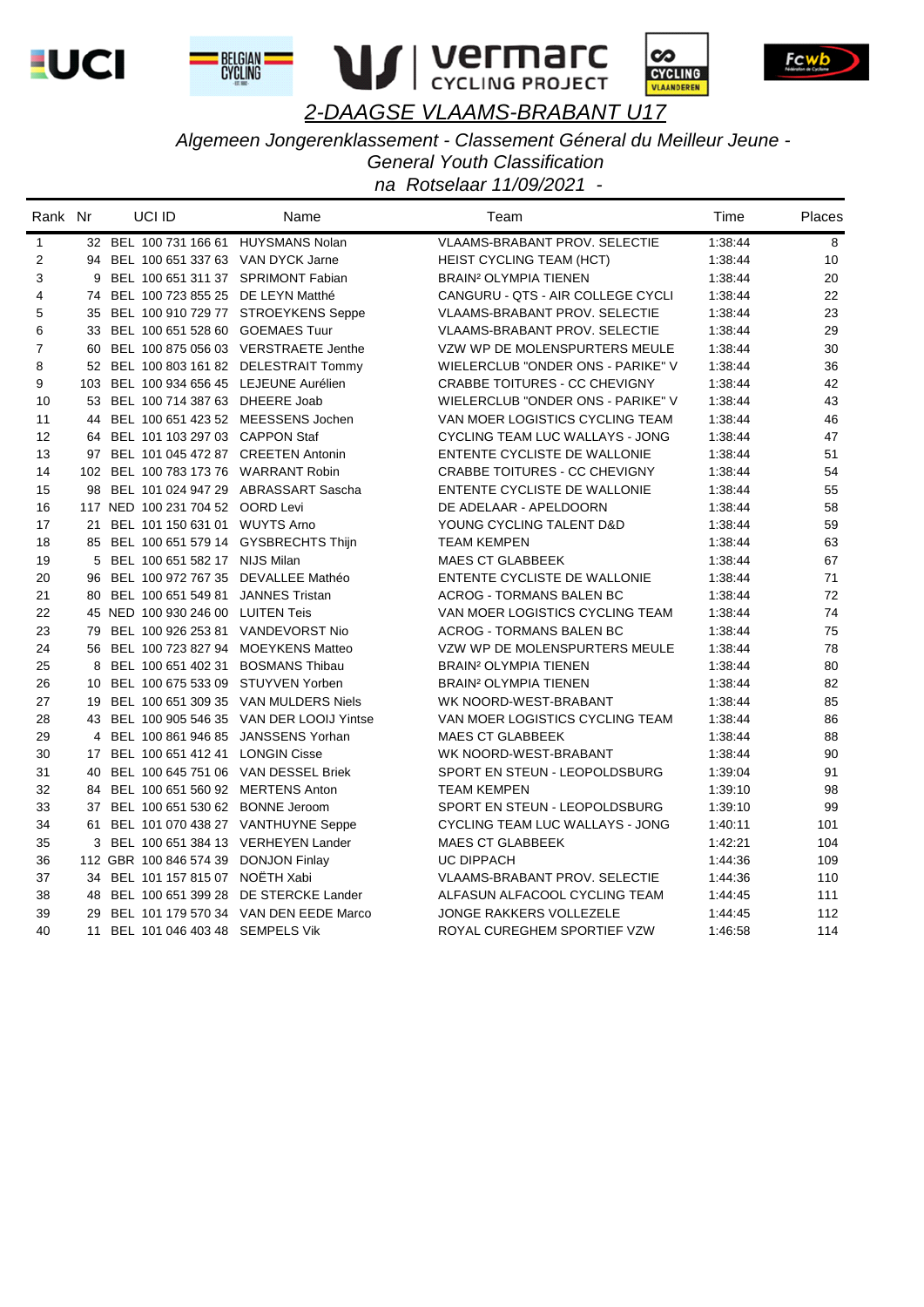









Algemeen rushesklassement - Classement général des rush -General sprint classification

| Rank Nr |     | Name                     | Team                              | <b>Points</b> |  |
|---------|-----|--------------------------|-----------------------------------|---------------|--|
|         |     | 66 BAUDEWIJNS Cédric     | GAVERZICHT-BE-OKAY                | 5             |  |
|         | 18  | VAN DEN TROOST Witse     | WK NOORD-WEST-BRABANT             | 5             |  |
| 3       |     | 80 JANNES Tristan        | ACROG - TORMANS BALEN BC          | 5             |  |
| 4       |     | 6 DENS Stan              | BRAIN <sup>2</sup> OLYMPIA TIENEN | 4             |  |
| 5       |     | 38 EEMAN Kamiel          | SPORT EN STEUN - LEOPOLDSBURG     | 3             |  |
| 6       | 79  | VANDEVORST Nio           | ACROG - TORMANS BALEN BC          | 3             |  |
|         | 39. | <b>HERMANS War</b>       | SPORT EN STEUN - LEOPOLDSBURG     |               |  |
| 8       | 60  | <b>VERSTRAETE Jenthe</b> | VZW WP DE MOLENSPURTERS MEULEBEKE |               |  |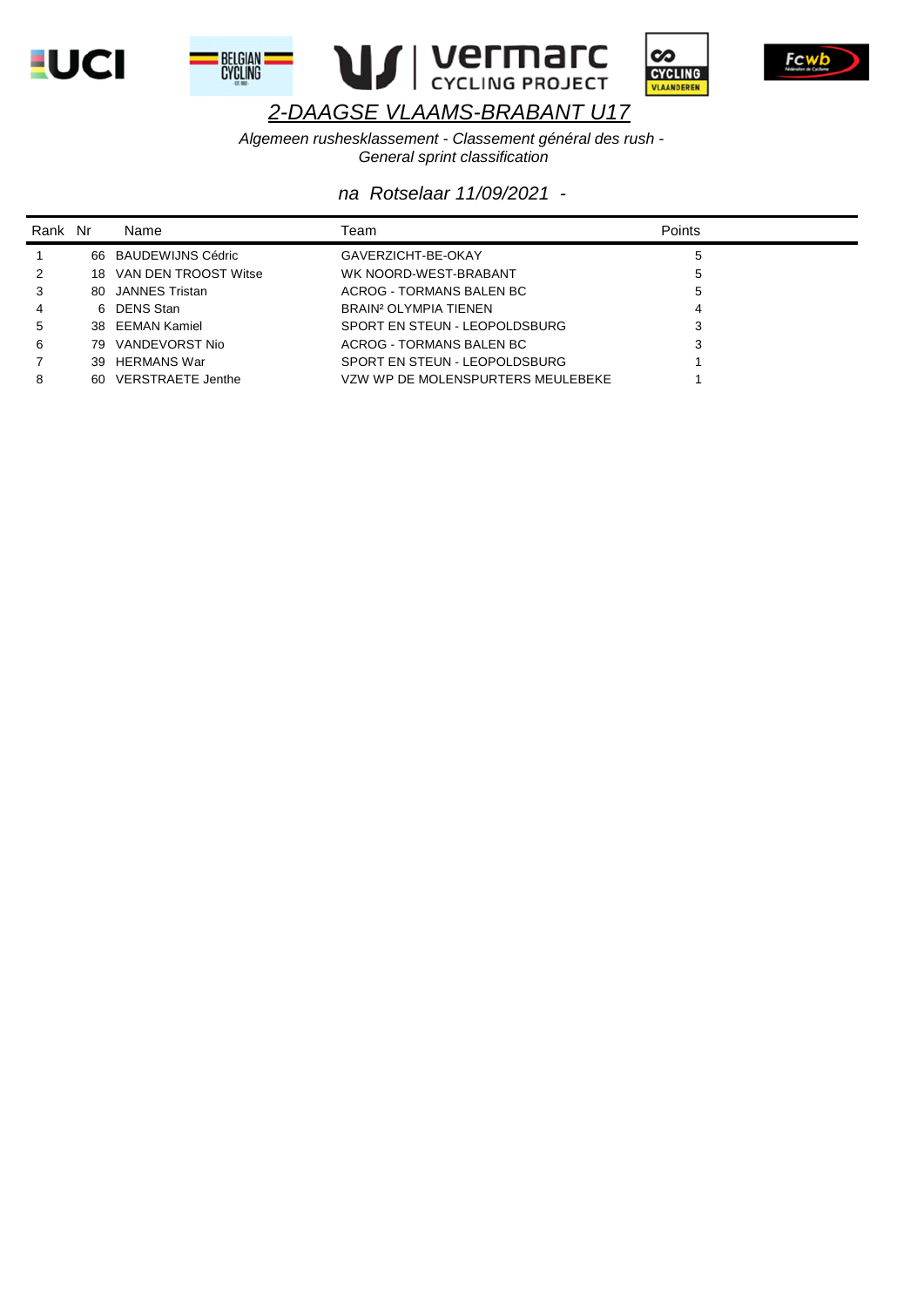









## *Algemeen bergklassement - Classement géneral des GPM - General Mountain Classification*

| Rank Nr | Name                    | Team                                    | <b>Points</b> |  |
|---------|-------------------------|-----------------------------------------|---------------|--|
|         | 76 VAN BYLEN Liam       | ACROG - TORMANS BALEN BC                | 13            |  |
| 2       | 72 VANEECKHOUTTE Victor | CANGURU - QTS - AIR COLLEGE CYCLING TEA | 8             |  |
| 3       | 106 BERTON Noa          | CT ATERTDAUL                            | 3             |  |
| 4       | 93 VAN DIJCK Victor     | <b>HEIST CYCLING TEAM (HCT)</b>         |               |  |
| 5       | 71 VAN NESTE Viggo      | CANGURU - QTS - AIR COLLEGE CYCLING TEA |               |  |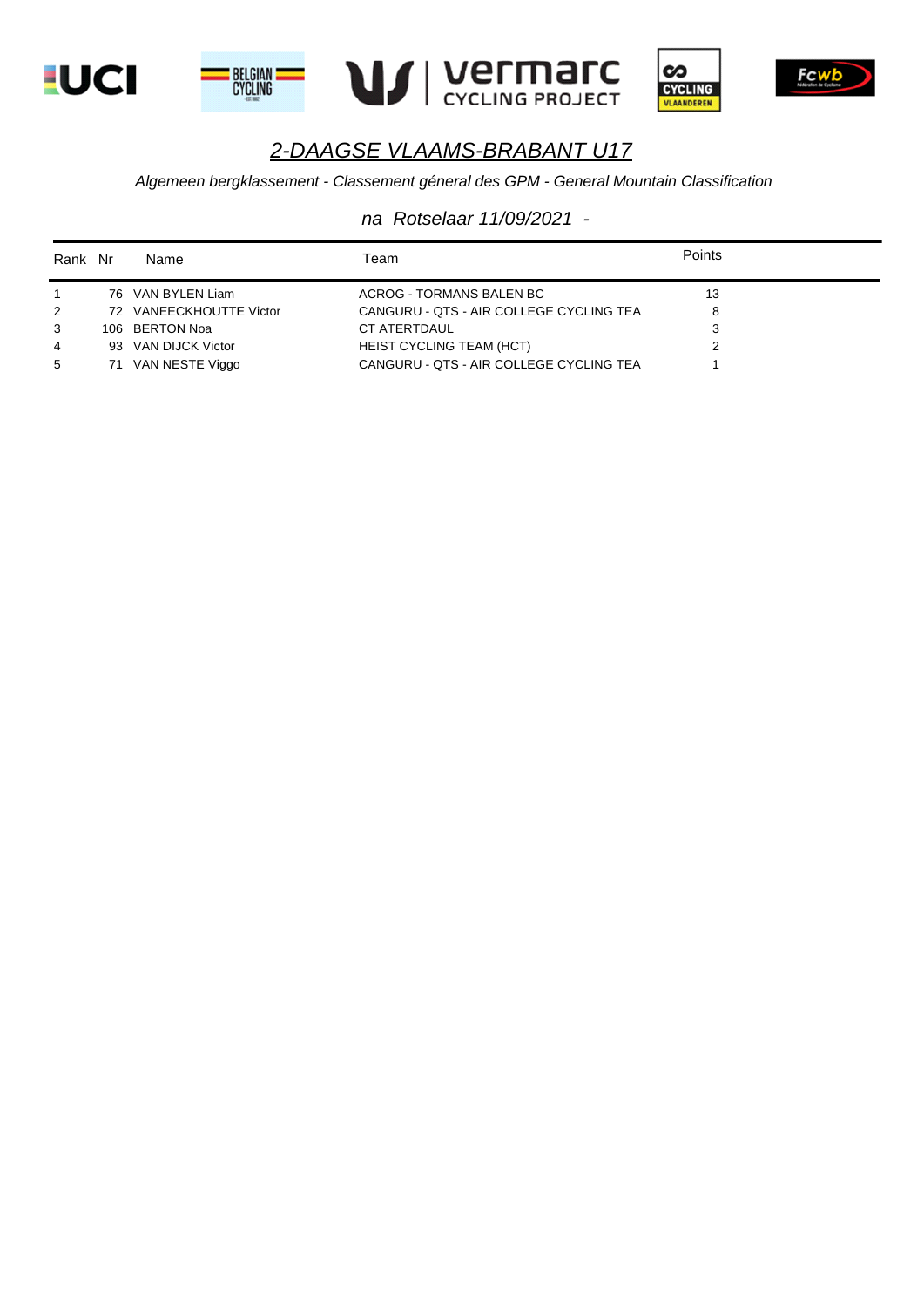







Fcwb

# *2-DAAGSE VLAAMS-BRABANT U17*

## Algemeen ploegenklassement - Classement général par équipes - General Team Classification

| Rank              | Team                                               | Time    |  |
|-------------------|----------------------------------------------------|---------|--|
|                   |                                                    |         |  |
| $\mathbf{1}$      | CANGURU - QTS - AIR COLLEGE CYCLING TEAM           | 4:56:11 |  |
| 2                 | GAVERZICHT-BE-OKAY                                 | 4:56:12 |  |
| 3                 | SPORT EN STEUN - LEOPOLDSBURG                      | 4:56:12 |  |
| 4                 | <b>VLAAMS-BRABANT PROV. SELECTIE</b>               | 4:56:12 |  |
| 5                 | ACROG - TORMANS BALEN BC                           | 4:56:12 |  |
| 6                 | <b>BRAIN<sup>2</sup> OLYMPIA TIENEN</b>            | 4:56:12 |  |
| 7                 | <b>HEIST CYCLING TEAM (HCT)</b>                    | 4:56:12 |  |
| 8                 | WIELERCLUB "ONDER ONS - PARIKE" VZW                | 4:56:12 |  |
| 9                 | <b>CRABBE TOITURES - CC CHEVIGNY</b>               | 4:56:12 |  |
| 10                | YOUNG CYCLING TALENT D&D                           | 4:56:12 |  |
| 11                | VZW WP DE MOLENSPURTERS MEULEBEKE                  | 4:56:12 |  |
| $12 \overline{ }$ | CYCLING TEAM LUC WALLAYS - JONGE RENNERS ROESELARE | 4:56:12 |  |
| 13                | DE ADELAAR - APELDOORN                             | 4:56:12 |  |
| 14                | ENTENTE CYCLISTE DE WALLONIE                       | 4:56:12 |  |
| 15                | <b>UC DIPPACH</b>                                  | 4:56:12 |  |
| 16                | WK NOORD-WEST-BRABANT                              | 4:56:12 |  |
| 17                | <b>CT ATERTDAUL</b>                                | 4:56:12 |  |
| 18                | <b>TEAM KEMPEN</b>                                 | 4:56:12 |  |
| 19                | <b>MAES CT GLABBEEK</b>                            | 4:56:12 |  |
| 20                | VAN MOER LOGISTICS CYCLING TEAM                    | 4:56:12 |  |
| 21                | <b>WAC TEAM</b>                                    | 4:56:38 |  |
| 22                | ALFASUN ALFACOOL CYCLING TEAM                      | 4:56:38 |  |
| 23                | ROYAL CUREGHEM SPORTIEF VZW                        | 5:01:23 |  |
| 24                | <b>JONGE RAKKERS VOLLEZELE</b>                     | 5:02:04 |  |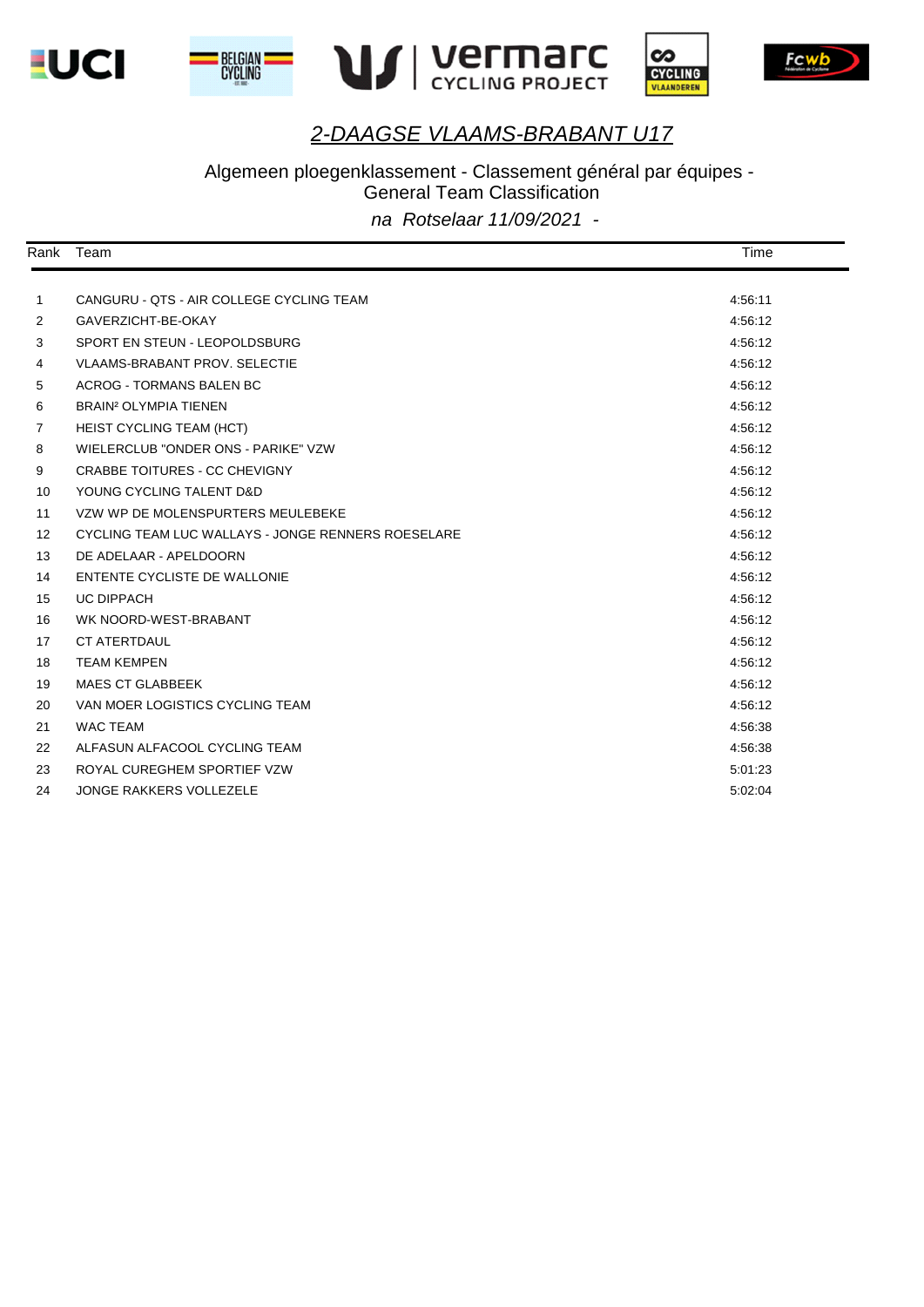









*Alg Klassement Regionale Renner -Classement Géneral Meilleur Regionaux - General Classification Regional Rider na Rotselaar 11/09/2021 -* 

|                   |    | Rang Rugnr Naam          | Ploeg - Equip                                      | <b>Tijd</b> | <b>Plaatsen</b> |
|-------------------|----|--------------------------|----------------------------------------------------|-------------|-----------------|
| $\mathbf{1}$      |    | 6 DENS Stan              | BEL 20050424 BRAIN <sup>2</sup> OLYMPIA TIENEN     | 1:38:44     | $\overline{4}$  |
| 2                 |    | 32 HUYSMANS Nolan        | BEL 20060107 VLAAMS-BRABANT PROV. SELECTIE         | 1:38:44     | 8               |
| 3                 |    | 78 VUERINCKX Thomas      | BEL 20051114 ACROG - TORMANS BALEN BC              | 1.38:44     | 13              |
| 4                 |    | 54 DUFLO Rune            | BEL 20050415 WIELERCLUB "ONDER ONS - PARIKE" VZW   | 1:38:44     | 14              |
| 5                 | 9  | <b>SPRIMONT Fabian</b>   | BEL 20060108 BRAIN <sup>2</sup> OLYMPIA TIENEN     | 1:38:44     | 20              |
| 6                 | 16 | <b>CRABBE Tom</b>        | BEL 20050602 WK NOORD-WEST-BRABANT                 | 1:38:44     | 27              |
| $\overline{7}$    | 33 | <b>GOEMAES Tuur</b>      | BEL 20060828 VLAAMS-BRABANT PROV. SELECTIE         | 1:38:44     | 29              |
| 8                 |    | 22 TORFS Loek            | BEL 20050613 YOUNG CYCLING TALENT D&D              | 1:38:44     | 32              |
| 9                 | 1  | <b>BOSCH Robbin</b>      | BEL 20050907 MAES CT GLABBEEK                      | 1:38:44     | 35              |
| 10                |    | 26 BUYL Roan             | BEL 20050324 JONGE RAKKERS VOLLEZELE               | 1:38:44     | 37              |
| 11                |    | 7 VANDER ELST Daan       | BEL 20050630 BRAIN <sup>2</sup> OLYMPIA TIENEN     | 1:38:44     | 49              |
| $12 \overline{ }$ |    | 77 MEULEMANS Niel        | BEL 20050112 ACROG - TORMANS BALEN BC              | 1:38:44     | 50              |
| 13                | 18 | VAN DEN TROOST Witse     | BEL 20050226 WK NOORD-WEST-BRABANT                 | 1:38:44     | 52              |
| 14                | 21 | <b>WUYTS Arno</b>        | BEL 20060824 YOUNG CYCLING TALENT D&D              | 1:38:44     | 59              |
| 15                |    | 73 HEYMANS Yarno         | BEL 20051231 CANGURU - QTS - AIR COLLEGE CYCLING T | 1:38:44     | 64              |
| 16                | 31 | DE PAGE Milan            | BEL 20050812 VLAAMS-BRABANT PROV. SELECTIE         | 1:38:44     | 65              |
| 17                | 24 | <b>TIRRY Arthur</b>      | BEL 20051029 YOUNG CYCLING TALENT D&D              | 1:38:44     | 66              |
| 18                | 5  | NIJS Milan               | BEL 20061022 MAES CT GLABBEEK                      | 1:38:44     | 67              |
| 19                | 15 | <b>PALAN Tomas</b>       | CZE 20050130 ROYAL CUREGHEM SPORTIEF VZW           | 1:38:44     | 68              |
| 20                | 20 | VISSERS Kyano            | BEL 20051017 WK NOORD-WEST-BRABANT                 | 1:38:44     | 73              |
| 21                | 8  | <b>BOSMANS Thibau</b>    | BEL 20060414 BRAIN <sup>2</sup> OLYMPIA TIENEN     | 1:38:44     | 80              |
| 22                | 10 | <b>STUYVEN Yorben</b>    | BEL 20060929 BRAIN <sup>2</sup> OLYMPIA TIENEN     | 1:38:44     | 82              |
| 23                | 19 | <b>VAN MULDERS Niels</b> | BEL 20060104 WK NOORD-WEST-BRABANT                 | 1:38:44     | 85              |
| 24                | 2  | <b>COX Felix</b>         | BEL 20050103 MAES CT GLABBEEK                      | 1:38:44     | 87              |
| 25                | 40 | VAN DESSEL Briek         | BEL 20060527 SPORT EN STEUN - LEOPOLDSBURG         | 1:39:04     | 91              |
| 26                | 25 | <b>HUBIN Tibe</b>        | BEL 20051030 YOUNG CYCLING TALENT D&D              | 1:39:06     | 92              |
| 27                | 12 | DE GEETER Alexander      | BEL 20050316 ROYAL CUREGHEM SPORTIEF VZW           | 1:39:09     | 93              |
| 28                |    | 3 VERHEYEN Lander        | BEL 20060322 MAES CT GLABBEEK                      | 1:42:21     | 104             |
| 29                |    | 13 SCHATS Casey          | BEL 20050626 ROYAL CUREGHEM SPORTIEF VZW           | 1:43:30     | 105             |
| 30                | 27 | <b>LAUWEREYS Jente</b>   | BEL 20050805 JONGE RAKKERS VOLLEZELE               | 1:44:36     | 106             |
| 31                | 29 | VAN DEN EEDE Marco       | BEL 20081123 JONGE RAKKERS VOLLEZELE               | 1:44:45     | 112             |
| 32                | 14 | <b>DORIAN Seghers</b>    | BEL 20050501 ROYAL CUREGHEM SPORTIEF VZW           | 1:44:45     | 113             |
| 33                | 11 | <b>SEMPELS Vik</b>       | BEL 20060410 ROYAL CUREGHEM SPORTIEF VZW           | 1:46:58     | 114             |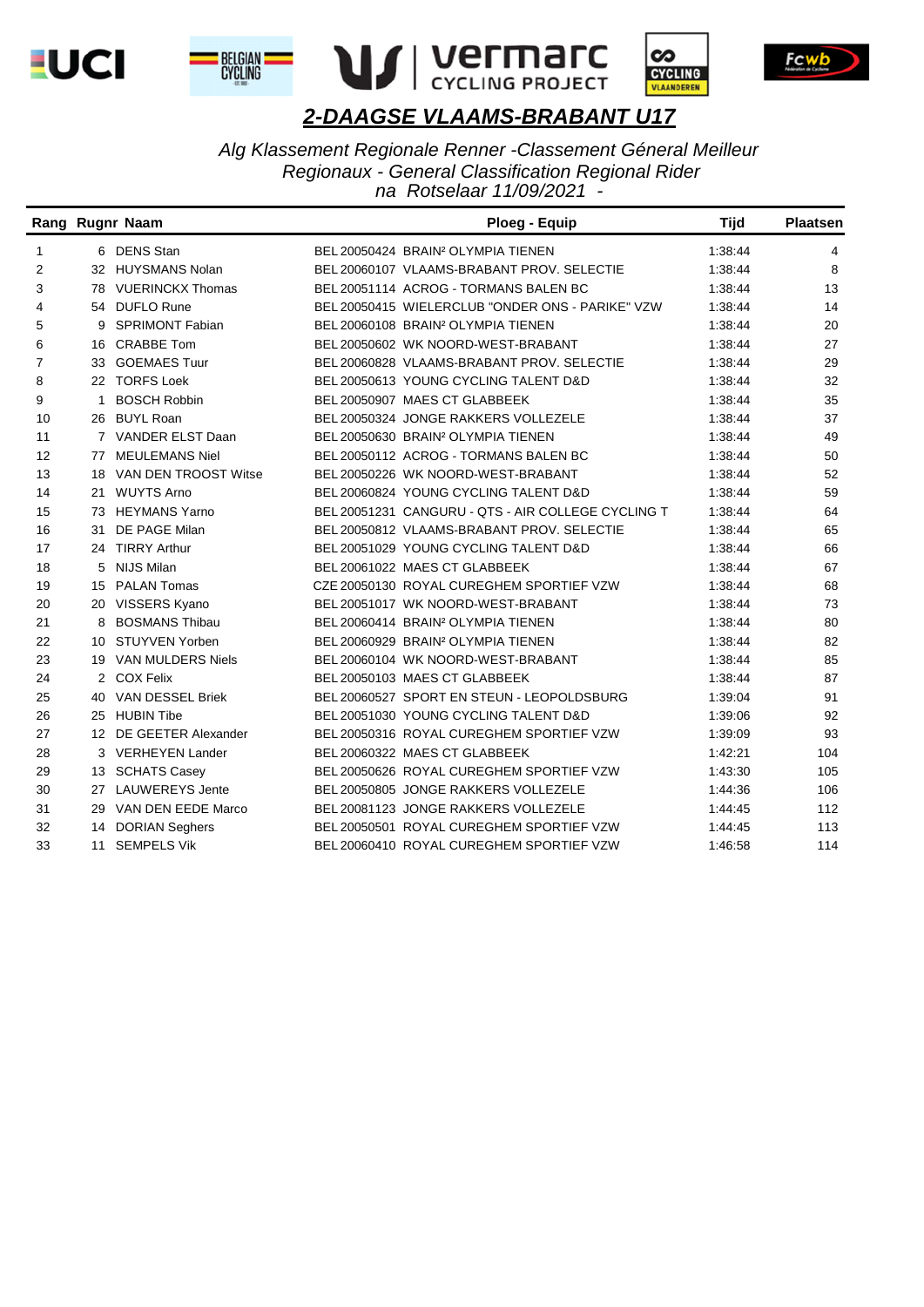









*Volgorde ploegwagens - Ordre de marche des voitures des équipes - Order of Team Cars na Rotselaar 11/09/2021* 

- 1 CANGURU QTS AIR COLLEGE CYCLING TEAM
- 2 ACROG TORMANS BALEN BC
- 3 JONGE RAKKERS VOLLEZELE
- 4 BRAIN<sup>2</sup> OLYMPIA TIENEN
- 5 UC DIPPACH
- 6 YOUNG CYCLING TALENT D&D
- 7 VLAAMS-BRABANT PROV. SELECTIE
- 8 CYCLING TEAM LUC WALLAYS JONGE RENNERS ROESELARE
- 9 HEIST CYCLING TEAM (HCT)
- 10 SPORT EN STEUN LEOPOLDSBURG
- 11 GAVERZICHT-BE-OKAY
- 12 WIELERCLUB "ONDER ONS PARIKE" VZW
- 13 VZW WP DE MOLENSPURTERS MEULEBEKE
- 14 CRABBE TOITURES CC CHEVIGNY
- 15 WK NOORD-WEST-BRABANT
- 16 DE ADELAAR APELDOORN
- 17 WAC TEAM Rang 1ste renner: the renew that the renew the renew the renew that the renew the renew the renew that the renew the renew the renew that the renew the renew the renew that the renew the renew the renew that th
- 18 TEAM KEMPEN
- 19 ENTENTE CYCLISTE DE WALLONIE
- 20 MAES CT GLABBEEK
- 21 CT ATERTDAUL
- 22 ALFASUN ALFACOOL CYCLING TEAM
- 23 VAN MOER LOGISTICS CYCLING TEAM
- 24 ROYAL CUREGHEM SPORTIEF VZW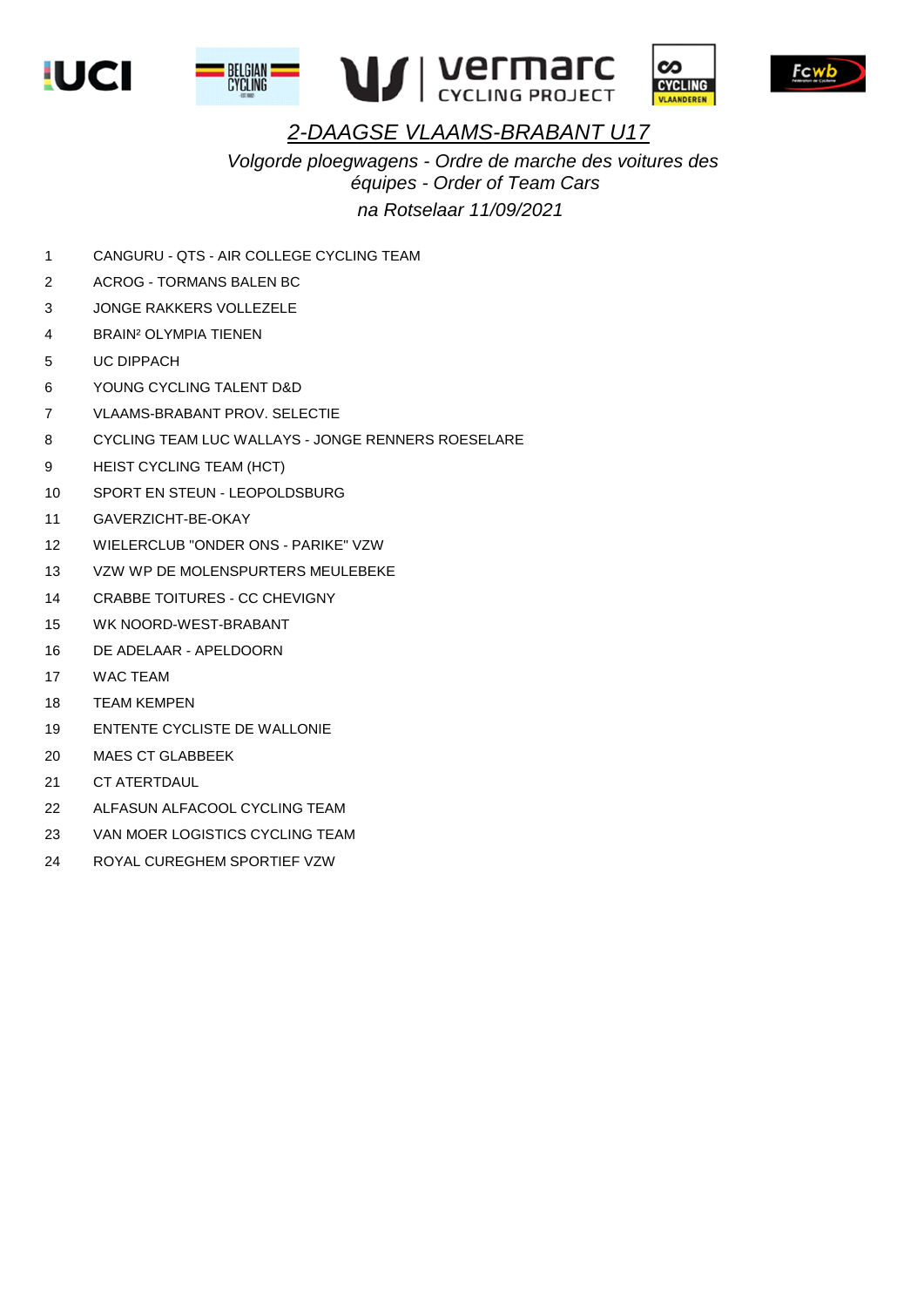





*van 11/09/2021 tot 12/09/2021*

Klasse 2.17

11/09/2021 *Communique nr* 1

Rotselaar -

Niets te melden Beslissingen van het college van commissarissen - Communique Du College des commissaires

Het college van commissarissen - Le college des commissaires

BELGIAN :<br>CYCLING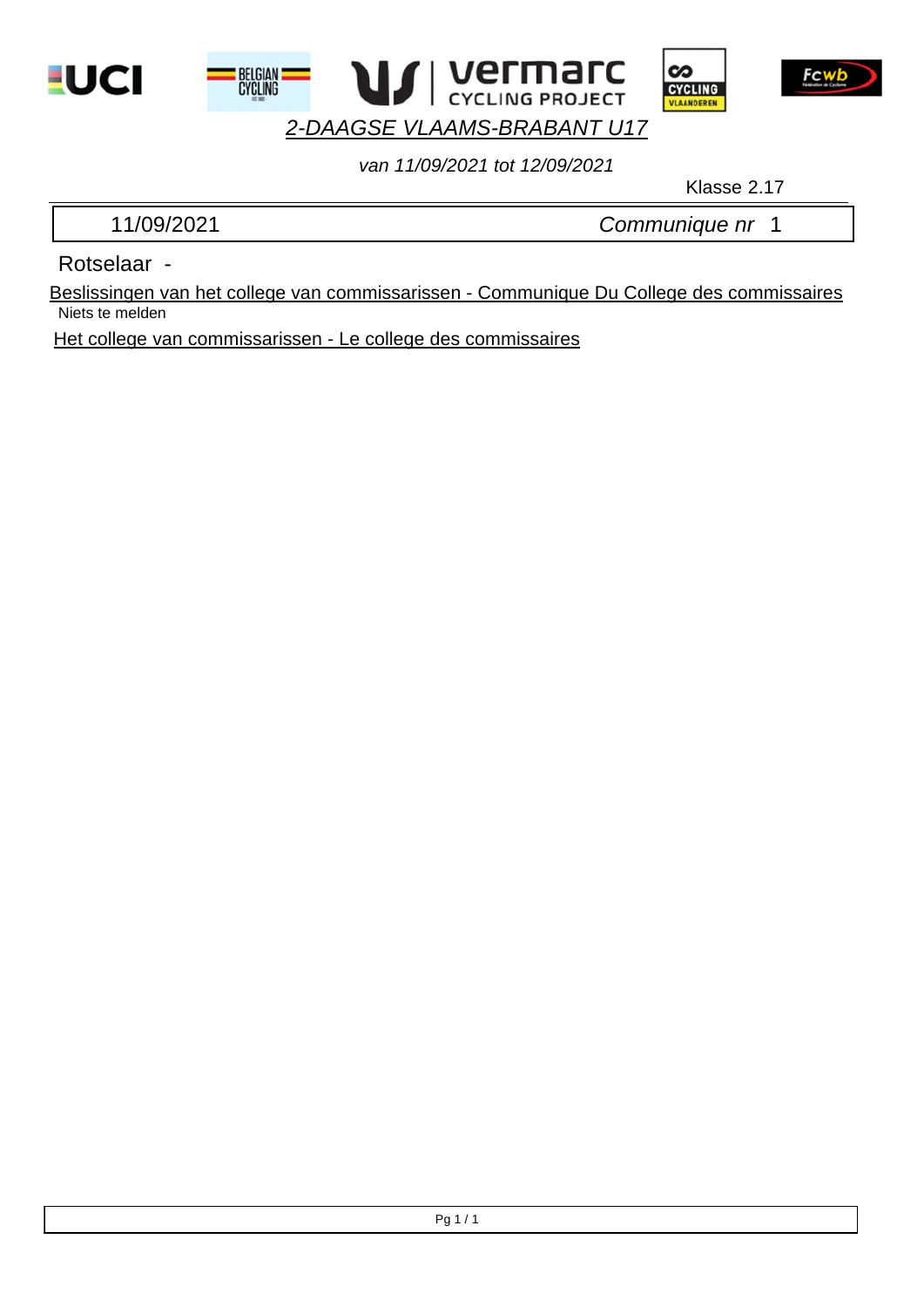I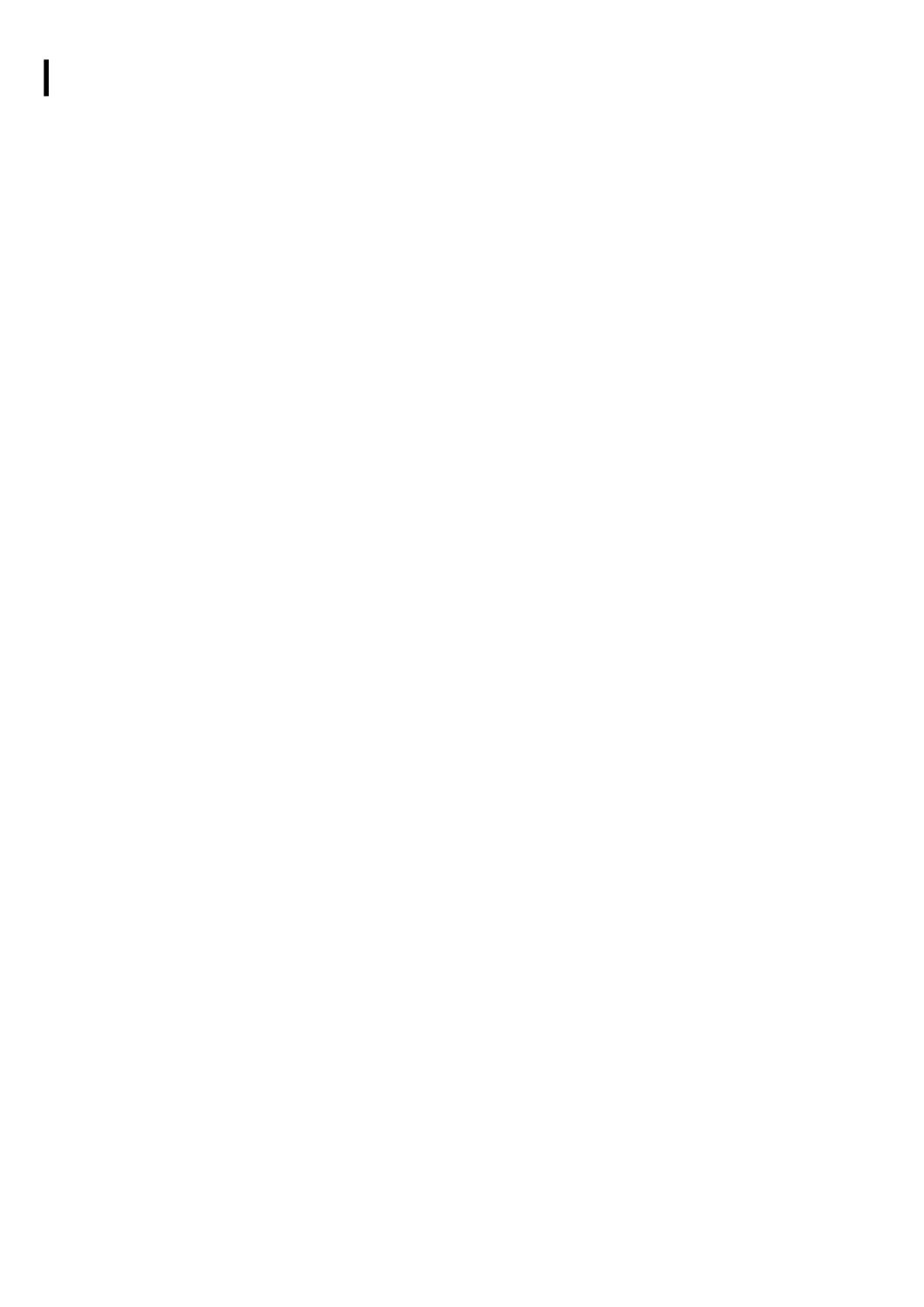







## *Dragers Truien - Porteurs des maillots*

| Algemeen Individueel Klassement / Leider - Gele trui- Easykit |                                                                     |                                          |  |  |  |  |  |  |
|---------------------------------------------------------------|---------------------------------------------------------------------|------------------------------------------|--|--|--|--|--|--|
| 72 VANEECKHOUTTE Victor                                       |                                                                     | CANGURU - QTS - AIR COLLEGE CYCLING TEAM |  |  |  |  |  |  |
|                                                               | Algemeen Individueel Klassement / Drager - Gele trui- Easykit       |                                          |  |  |  |  |  |  |
| 72 VANEECKHOUTTE Victor                                       |                                                                     | CANGURU - QTS - AIR COLLEGE CYCLING TEAM |  |  |  |  |  |  |
|                                                               | Algemeen Puntenklassement / Leider - Groene trui - Sport Vlaanderen |                                          |  |  |  |  |  |  |
| 72 VANEECKHOUTTE Victor                                       |                                                                     | CANGURU - QTS - AIR COLLEGE CYCLING TEAM |  |  |  |  |  |  |
|                                                               |                                                                     |                                          |  |  |  |  |  |  |
|                                                               | Algemeen Puntenklassement / Drager - Groene trui - Sport Vlaanderen |                                          |  |  |  |  |  |  |
| 28 VANDENABEELE Kobe                                          |                                                                     | JONGE RAKKERS VOLLEZELE                  |  |  |  |  |  |  |
| Bergklassement / Leider - Rode trui - Longin                  |                                                                     |                                          |  |  |  |  |  |  |
| 76 VAN BYLEN Liam                                             |                                                                     | ACROG - TORMANS BALEN BC                 |  |  |  |  |  |  |
| Bergklassement / Drager - Rode trui - Longin                  |                                                                     |                                          |  |  |  |  |  |  |
| 76 VAN BYLEN Liam                                             |                                                                     | <b>ACROG - TORMANS BALEN BC</b>          |  |  |  |  |  |  |
|                                                               | Algemeen Knelspurtenklassement / Leider - Oranje trui - VCSA        |                                          |  |  |  |  |  |  |
| 66 BAUDEWIJNS Cédric                                          |                                                                     | GAVERZICHT-BE-OKAY                       |  |  |  |  |  |  |
|                                                               | Algemeen Knelspurtenklassement / Drager - Oranje trui - VCSA        |                                          |  |  |  |  |  |  |
| 66 BAUDEWIJNS Cédric                                          |                                                                     | GAVERZICHT-BE-OKAY                       |  |  |  |  |  |  |
|                                                               |                                                                     |                                          |  |  |  |  |  |  |
|                                                               | Jongerenklassement / Leider - Witte trui - KBC Smeys                |                                          |  |  |  |  |  |  |
| 32 HUYSMANS Nolan                                             |                                                                     | <b>VLAAMS-BRABANT PROV. SELECTIE</b>     |  |  |  |  |  |  |
|                                                               | Jongerenklassement / Drager - Witte trui - KBC Smeys                |                                          |  |  |  |  |  |  |
| 32 HUYSMANS Nolan                                             |                                                                     | <b>VLAAMS-BRABANT PROV. SELECTIE</b>     |  |  |  |  |  |  |
|                                                               | Beste Vlaams-Brabander / Leider - Blauwe trui - Ford Feyaerts       |                                          |  |  |  |  |  |  |
| 6 DENS Stan                                                   |                                                                     | <b>BRAIN<sup>2</sup> OLYMPIA TIENEN</b>  |  |  |  |  |  |  |
|                                                               | Beste Vlaams-Brabander / Drager - Blauwe trui - Ford Feyaerts       |                                          |  |  |  |  |  |  |
| 6 DENS Stan                                                   |                                                                     | BRAIN <sup>2</sup> OLYMPIA TIENEN        |  |  |  |  |  |  |
|                                                               |                                                                     |                                          |  |  |  |  |  |  |
|                                                               |                                                                     |                                          |  |  |  |  |  |  |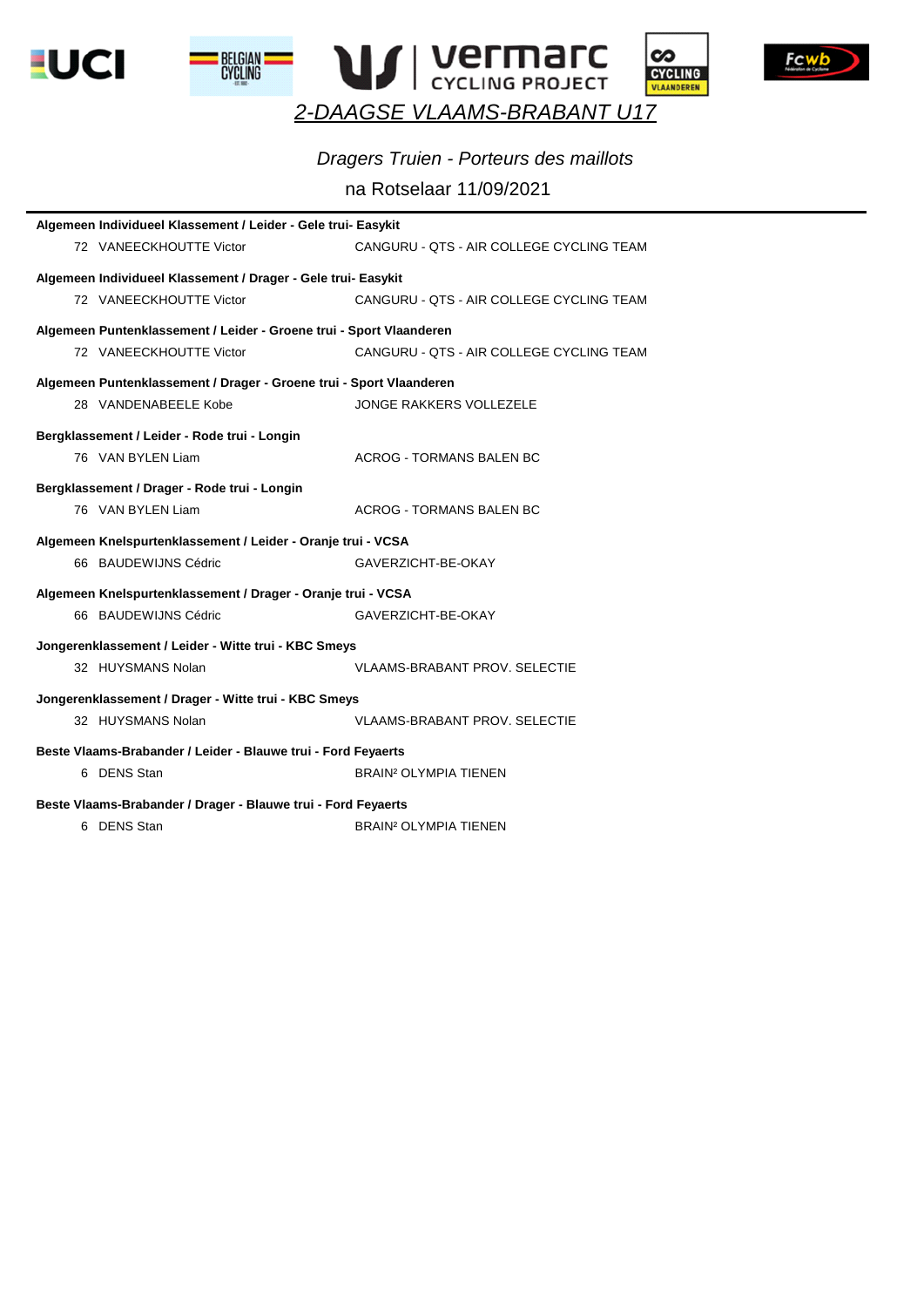









van 11/09/2021 tot 12/09/2021

# Deelnemerslijst / Liste des partants / Startlist

### **Starters/Partants: 115**

### $2.17$ **Klasse**

**MAES CT GLABBEEK**  $\sim$   $\sim$   $\sim$ 

| <b>PL/DS</b>         | <b>VAN LAER Gerry</b>                   |   | <b>PL/DS</b>       | PE         |
|----------------------|-----------------------------------------|---|--------------------|------------|
| $*1$                 | <b>BOSCH Robbin</b>                     |   | 36                 | CO         |
| *<br>$\overline{2}$  | <b>COX Felix</b>                        | J | 37                 | <b>BO</b>  |
| $J * 3$              | <b>VERHEYEN Lander</b>                  |   | 38                 | EEI        |
| J<br>$\overline{4}$  | <b>JANSSENS Yorhan</b>                  |   | 39                 | HEI        |
| $J*5$                | <b>NIJS Milan</b>                       |   | $J*40$             | VAI        |
|                      | <b>BRAIN<sup>2</sup> OLYMPIA TIENEN</b> |   | <b>VAN MOER LC</b> |            |
| <b>PL/DS</b>         | <b>DOGGEN Sander</b>                    |   | PL/DS              | DE         |
| $*6$                 | <b>DENS Stan</b>                        |   | 41                 | DEI        |
| $*7$                 | VANDER ELST Daan                        |   | 42                 | BAI        |
| $J * 8$              | <b>BOSMANS Thibau</b>                   | J | 43                 | VAI        |
| J * 9                | <b>SPRIMONT Fabian</b>                  | J | 44                 | МE         |
| J * 10               | STUYVEN Yorben                          | J | 45                 | LUI        |
|                      | <b>ROYAL CUREGHEM SPORTIEF VZW</b>      |   | <u>ALFASUN ALF</u> |            |
| <b>PL/DS</b>         | <b>VOGELEER Hans</b>                    |   | <b>PL/DS</b>       | Ш          |
| $J*11$               | <b>SEMPELS Vik</b>                      |   | 46                 | <b>TAS</b> |
| $*12$                | DE GEETER Alexander                     |   | 47                 | CAI        |
| $*13$                | <b>SCHATS Casey</b>                     | J | 48                 | DE         |
| $*14$                | <b>DORIAN Seghers</b>                   |   | 49                 | VAI        |
| $*15$                | <b>PALAN Tomas</b>                      |   | 50                 | CН         |
|                      | WK NOORD-WEST-BRABANT                   |   | <b>WIELERCLUB</b>  |            |
| <b>PL/DS</b>         | <b>VAN MULDERS Bart</b>                 |   | PL/DS              | VA         |
| $*16$                | <b>CRABBE Tom</b>                       |   | 51                 | BAI        |
| J<br>17 <sup>2</sup> | <b>LONGIN Cisse</b>                     | J | 52                 | DEI        |
| $*18$                | VAN DEN TROOST Witse                    | J | 53                 | DH         |
| J * 19               | VAN MULDERS Niels                       |   | $*54$              | DU         |
| $*20$                | VISSERS Kyano                           |   | 55                 | NEI        |
|                      | YOUNG CYCLING TALENT D&D                |   | VZW WP DE M        |            |
| PL/DS                | <b>SMETS Tony</b>                       |   | <b>PL/DS</b>       | DE         |
| $J*21$               | <b>WUYTS Arno</b>                       | J | 56                 | <b>MO</b>  |
| $*22$                | <b>TORFS Loek</b>                       |   | 57                 | CO         |
| 23                   | <b>LAMBRECHTS Brian</b>                 |   | 58                 | LEN        |
| $*24$                | <b>TIRRY Arthur</b>                     |   | 59                 | VEI        |
| $*25$                | <b>HUBIN Tibe</b>                       | J | 60                 | <b>VEI</b> |
|                      | <b>JONGE RAKKERS VOLLEZELE</b>          |   | <b>CYCLING TEA</b> |            |
| <b>PL/DS</b>         | <b>GOOSSENS Freddy</b>                  |   | <b>PL/DS</b>       | FE         |
| $*26$                | <b>BUYL Roan</b>                        | J | 61                 | VAI        |
| $*27$                | <b>LAUWEREYS Jente</b>                  |   | 62                 | PRI        |
| 28                   | VANDENABEELE Kobe                       |   | 63                 | CO         |
| J * 29               | VAN DEN EEDE Marco                      | J | 64                 | CAI        |
| #30                  |                                         |   | 65                 | VAI        |
|                      | <b>VLAAMS-BRABANT PROV. SELECTIE</b>    |   | <b>GAVERZICHT-</b> |            |
| <b>PL/DS</b>         | <b>SERIN Hugo</b>                       |   | PL/DS              | <b>SC</b>  |
|                      | * 31 DE PAGE Milan                      |   | 66                 | BAI        |
|                      | J* 32 HUYSMANS Nolan                    |   | 67                 | DO         |
|                      | J* 33 GOEMAES Tuur                      |   | 68                 | DE:        |
|                      | J 34 NOËTH Xabi                         |   | 69                 | DE:        |
|                      |                                         |   |                    |            |

J 35 STROEYKENS Seppe

|                                      |              | <b>SPORT EN STEUN - LEOPOLDSBURG</b>                                  |   |                    | <b>CANGURU - QTS - AIR COLLEGE CYCLING TEAM</b> |  |                    | <u>CT ATERTDAUL</u> |
|--------------------------------------|--------------|-----------------------------------------------------------------------|---|--------------------|-------------------------------------------------|--|--------------------|---------------------|
|                                      | PL/DS        | <b>PEETERS Thomas</b>                                                 |   | PL/DS              | <b>DEVOOGDT Rik</b>                             |  | <b>PL/DS</b>       | WEN                 |
|                                      | 36           | <b>CONINCKX Liam</b>                                                  |   | 71                 | VAN NESTE Viggo                                 |  |                    | 106 BER1            |
| J                                    | 37           | <b>BONNE Jeroom</b>                                                   |   | 72                 | <b>VANEECKHOUTTE Victor</b>                     |  |                    | 107 STRO            |
|                                      | 38           | <b>EEMAN Kamiel</b>                                                   |   | $*73$              | <b>HEYMANS Yarno</b>                            |  |                    | 108 URY             |
|                                      | 39           | <b>HERMANS War</b>                                                    | J | - 74               | DE LEYN Matthé                                  |  |                    | <b>109 KERF</b>     |
|                                      | J * 40       | VAN DESSEL Briek                                                      |   | 75                 | <b>BRAL Milan</b>                               |  | #110               |                     |
|                                      |              | VAN MOER LOGISTICS CYCLING TEAM                                       |   |                    | <b>ACROG - TORMANS BALEN BC</b>                 |  | <b>UC DIPPACH</b>  |                     |
|                                      | <b>PL/DS</b> | DE SAEGHER Edwin                                                      |   | <b>PL/DS</b>       | <b>FAES Dirk</b>                                |  | <b>PL/DS</b>       | WEN                 |
|                                      | 41           | <b>DEPRAETERE Simon</b>                                               |   | 76                 | VAN BYLEN Liam                                  |  |                    | 111 BERI            |
|                                      | 42           | <b>BARNES Otis</b>                                                    |   | $*77$              | <b>MEULEMANS Niel</b>                           |  |                    | J 112 DON.          |
| J                                    | 43           | VAN DER LOOIJ Yintse                                                  |   | * 78               | <b>VUERINCKX Thomas</b>                         |  |                    | 113 KOR             |
| J                                    | 44           | MEESSENS Jochen                                                       |   | J 79               | VANDEVORST Nio                                  |  |                    | 114 FOLE            |
| J                                    | 45           | <b>LUITEN Teis</b>                                                    |   | $J$ 80             | <b>JANNES Tristan</b>                           |  | <del>-#115 -</del> |                     |
| <b>ALFASUN ALFACOOL CYCLING TEAM</b> |              |                                                                       |   | <b>TEAM KEMPEN</b> |                                                 |  |                    | DE ADELAAR - /      |
|                                      | <b>PL/DS</b> | <b>LINARES Xavier</b>                                                 |   | <b>PL/DS</b>       | <b>GOVERS Rony</b>                              |  | <b>PL/DS</b>       | WOL                 |
|                                      | 46           | <b>TAS Servaas</b>                                                    |   | 81                 | <b>CAMBRE Seppe</b>                             |  |                    | <b>116 MULI</b>     |
|                                      | 47           | CALLEBAUT Thibo                                                       |   | 82                 | <b>CUYLITS Mauro</b>                            |  |                    | J 117 OOR           |
| J                                    | 48           | DE STERCKE Lander                                                     |   | 83                 | <b>MEEUSEN Stan</b>                             |  |                    | 118 KEUF            |
|                                      | 49           | VAN HAMME Rhune                                                       |   | $J$ 84             | <b>MERTENS Anton</b>                            |  |                    | <b>119 VENE</b>     |
|                                      | 50           | <b>CHRISTIAENS Niels</b>                                              | J | 85                 | <b>GYSBRECHTS Thiin</b>                         |  |                    | 120 LUBE            |
|                                      |              | <b>WIELERCLUB "ONDER ONS - PARIKE" VZW</b>                            |   | <b>WAC TEAM</b>    |                                                 |  |                    |                     |
|                                      | <b>PL/DS</b> | VAN NIEUWENHOVE Bart                                                  |   | PL/DS              | <b>HORREVORST Dave</b>                          |  |                    |                     |
|                                      | 51           | <b>BAERT Basiel</b>                                                   |   | 86                 | <b>BOSMANS Ferre</b>                            |  |                    |                     |
| J                                    | 52           | <b>DELESTRAIT Tommy</b>                                               |   | 87                 | <b>JANSSEN Siebe</b>                            |  |                    |                     |
| J                                    | 53           | DHEERE Joab                                                           |   | J 88               | <b>TANGHE Bert</b>                              |  |                    |                     |
|                                      | $*54$        | <b>DUFLO Rune</b>                                                     |   | 89                 | VAN SANDEN Kjell                                |  |                    |                     |
|                                      | 55           | NEERINCKX Sam                                                         |   | #90                |                                                 |  |                    |                     |
|                                      |              | VZW WP DE MOLENSPURTERS MEULEBEKE                                     |   |                    | <b>HEIST CYCLING TEAM (HCT)</b>                 |  |                    |                     |
|                                      | <b>PL/DS</b> | <b>DERYNCK Peter</b>                                                  |   | <b>PL/DS</b>       | DE PRETER Emiel                                 |  |                    |                     |
| J                                    | 56           | <b>MOEYKENS Matteo</b>                                                |   | 91                 | <b>CLERX Ferre</b>                              |  |                    |                     |
|                                      | 57           | COOLS Luka                                                            |   | 92                 | VAN HOVE Lucas                                  |  |                    |                     |
|                                      | 58           | <b>LEMAN Seppe</b>                                                    |   | 93                 | <b>VAN DIJCK Victor</b>                         |  |                    |                     |
|                                      | 59           | <b>VERSCHAEVE Arno</b>                                                |   | J 94               | VAN DYCK Jarne                                  |  |                    |                     |
| J                                    | 60           | <b>VERSTRAETE Jenthe</b>                                              |   | 95                 | <b>DUTS Cisse</b>                               |  |                    |                     |
|                                      |              | CYCLING TEAM LUC WALLAYS - JONGE RENNERS ENTENTE CYCLISTE DE WALLONIE |   |                    |                                                 |  |                    |                     |
|                                      | <b>PL/DS</b> | <b>FEYS Koen</b>                                                      |   | <b>PL/DS</b>       | <b>LAROCK Yorick</b>                            |  |                    |                     |
| J                                    | 61           | <b>VANTHUYNE Seppe</b>                                                | J | 96                 | <b>DEVALLEE Mathéo</b>                          |  |                    |                     |
|                                      | 62           | <b>PRINZIE Brent</b>                                                  | J | 97                 | <b>CREETEN Antonin</b>                          |  |                    |                     |

- **UDRON Maxime**
- **PPON Staf** NDAMME Axel
- -BE-OKAY

- **CHIETGAT Luc UDEWIJNS Cédric**
- **ILITERI LINGNE Kobe**
- SIMPELAERE Arne
- 
- **SMET Miquel**
- 70 SWERTVAEGHER Baptiste
- **DS** DEVOOGDT Rik PL/DS WENZEL Pascal 71 VAN NESTE Viggo 106 BERTON Noa 72 VANEECKHOUTTE Victor 107 STROESSER Jonas 73 HEYMANS Yarno 108 URY Fynn 74 DE LEYN Matthé 109 KERRENS Alex 75 BRAL Milan  $7#110$ OG - TORMANS BALEN BC **UC DIPPACH DS** FAFS Dirk PL/DS WENZEL Pascal 76 VAN BYLEN Liam 111 BERNS Mats 77 MEULEMANS Niel J 112 DONJON Finlay **VUERINCKX Thomas** 113 KORVA Oliver 78 79 VANDEVORST Nio 114 FOLEY Jack **JANNES Tristan** 80  $#115$ **M KEMPEN** DE ADELAAR - APELDOORN ns. **GOVERS Rony** PL/DS WOLTERS Jelmer **CAMBRÉ** Seppe 116 MULDER Martijn 81 **CUYLITS Mauro** J 117 OORD Levi 82 **MEEUSEN Stan** 118 KEUR Sil 83 84 MERTENS Anton 119 VENEMA Lance 85 GYSBRECHTS Thijn 120 LUBBERS Melle **TEAM** 'ns. **HORREVORST Dave** 86 **BOSMANS Ferre** 87 **JANSSEN Siebe TANGHE Bert** ŔЯ 8d **VAN SANDEN Kjell** 9f **ST CYCLING TEAM (HCT)** DS DE PRETER Emiel 91 CLERX Ferre 92 VAN HOVE Lucas 93 VAN DIJCK Victor 94 VAN DYCK Jarne 95 DUTS Cisse ENTE CYCLISTE DE WALLONIE 'DS **LAROCK Yorick** 96 DEVALLEE Mathéo **CREETEN Antonin** 97 J 98 ABRASSART Sascha DERAYE Emilien  $99$ 100 VALENTIN Antoine **CRABBE TOITURES - CC CHEVIGNY**

- PL/DS HUBERT Anthony 101 DOYEN Luka
- 1 102 WARRANT Robin
- J 103 LEJEUNE Aurélien
- 104 DANIELS Stef
	- 105 MODAFFERI Sacha













Results will be published on www.results.belgiancycling.be